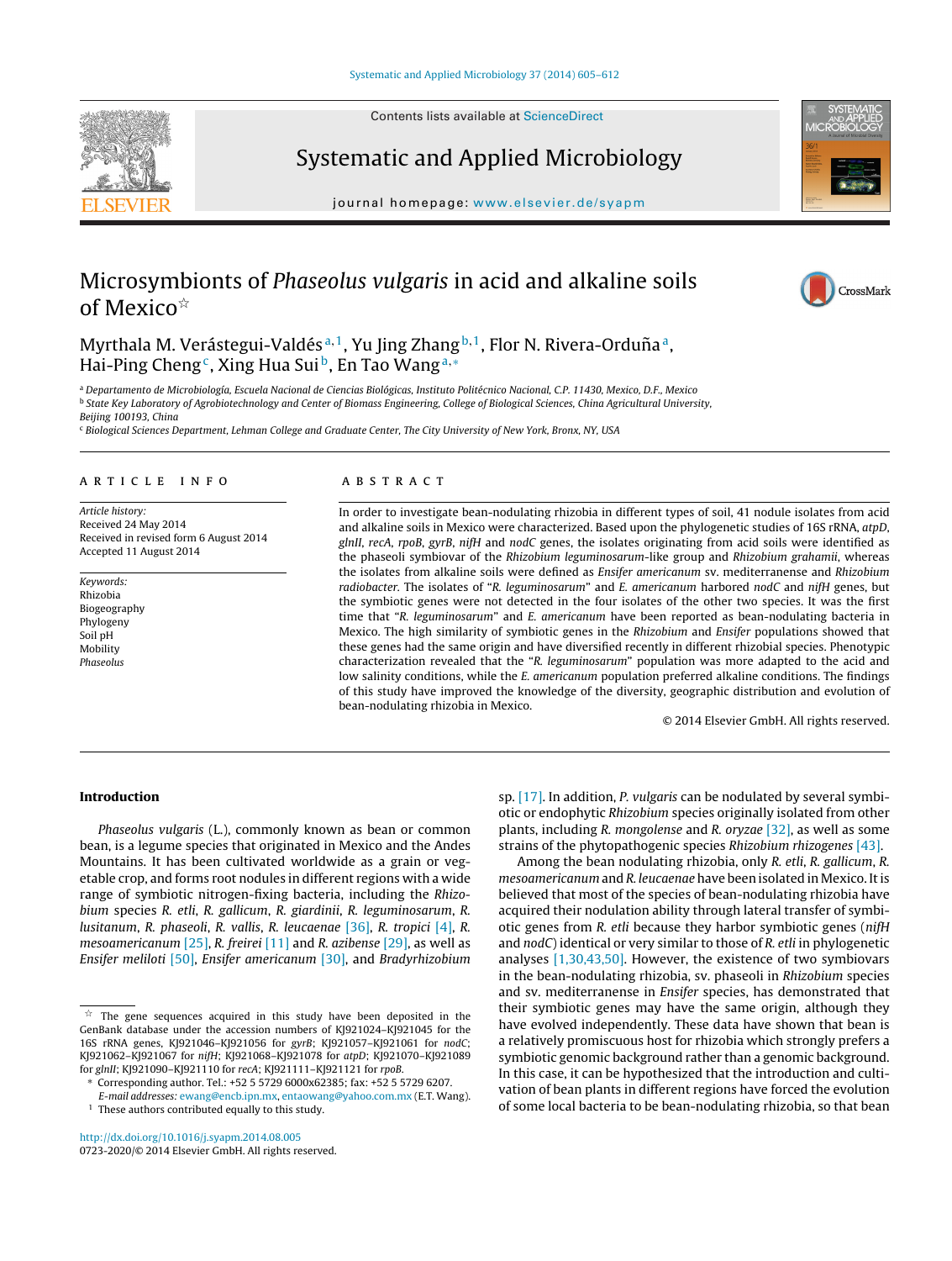plants can form symbiosis with rhizobia adapted to diverse conditions.

It has been estimated that the center of origin for a legume species is also the center of diversification of rhizobia associated with the same plant [\[27\].](#page-7-0) However, the lower species number of bean rhizobia in Mexico compared to other regions does not fit this estimation. Previous studies have shown the biogeographic patterns of bean rhizobia: R. etli is dominant in the South and Middle Americas, Europe and Jordan  $[12,39]$ ; R. leguminosarum is the main species in the Andean region and Nepal [\[1,7,35\];](#page-6-0) R. tropici is more abundant in regions with acid soils and high temperature  $[4,14]$ ; R. phaseoli, R. etli and a novel Rhizobium group are found in Africa [\[5\];](#page-6-0) while the Ensifer spp. are unique for alkaline-saline soils [\[28,30,50\].](#page-7-0) These data, as well as the studies on soybean rhizobia, have shown that the geographic distribution and diversity of rhizobia are mainly determined by the distribution of the host legume and soil parameters such as pH, salinity and nutrient content [\[16,49\].](#page-6-0) Therefore, we hypothesized that more species might be found when bean nodules were collected from different soil types in Mexico.

The present study was performed because the diversity and richness of bean-nodulating rhizobial species in Mexico provide important information for the biogeography and evolution of rhizobia, and there was a lack of a comparative study on the relationship between rhizobial diversity and the soil types in Mexico. Therefore, the aim of the study was to investigate whether distinct rhizobia exist in different Mexican soils.

### **Materials and methods**

#### Soil sampling and characterization

Based upon the climate types, geographic distance and soil types, five soil samples were collected from plots (approximately 1 ha each) in fields with a history of recent bean cultivation (within one to two years), except in the Xochimilco location. The sampling sites were: (1) Xochimilco, Mexico City, where the soils were sampled from an uncultured "chinampa", an artificial island made of lake sediment and dead vegetation, located in the Canal de Apatlaco, Community of Puente de Alvarado; (2) General Cepeda, Coahuila: located in Buenos Aires/Narihua, at Ejido El Gabillero, where the soil was taken in a field with bean cultivation; (3) Parras de la Fuente, Coahuila: located in Ejido 28 de Agosto where the soil was sampled from a field with bean cultivation (cv. Pinto Americano); (4) Acaxochitlán, Hidalgo: located at Carretera Tulancingo-Tuxpan 170 km, in the Community of Tepepan, with an intercropping history of bean and maize; (5) Ocozocuautla, Chiapas: located on the road from Arriaga to Domingo Chanona-El Cielito at the Community of La Frailesca, Ejido Domingo Chanona, where the soil was sampled from a field used to test the acid resistance of bean. Soils were sampled from five points (the four corners and the center) in each site, which were mixed in the same ratio to form a compiled sample, and they were stored at  $4^\circ$ C in black plastic bags until use.

The physicochemical features of the soil samples were determined according to the NMX-EC-17025-IMNC-2006 (ISO/IEC17025:2005) standard, and included pH, nutrient content.

# Rhizobial counting and trapping in the soil

To determine the abundance of rhizobia in the soil samples and to isolate them, seeds of two bean cultivars commonly cultivated in Mexico were used: Flor de Mayo and Negro Querétaro. Flor de Mayo is the most common seed for cultivation and for consumption in Mexico, and it is adapted to adverse conditions such as high temperature, draught and poor soils. Negro Querétaro is a cultivar more adapted to acidic soils.

For trapping the rhizobia from soils, the bean seeds were surface-sterilized by  $1\%$  (w/v) sodium hypochlorite for 5 min and washed six times with sterilized distilled water, as mentioned elsewhere  $[44]$ , and germinated in Petri dishes with water-agar under aseptic conditions at 28  $\degree$ C in the dark. Four of the germinated seeds were sown in a Leonard jar (Styrofoam cups with a volume of 1 L) [\[23\]](#page-7-0) filled with a mixture of vermiculite-peat moss-soil (volume ratio 2:2:1) moistened with N-free Faraheus plant nutrient solution [\[44\].](#page-7-0) Ten jars were involved in each treatment (cultivar vs. soil sample). The seedlings were grown in a greenhouse under sunlight at room temperature during March and May 2010 for four weeks.

The abundance of bean-nodulating rhizobia in the soil samples was estimated by the most probable number method described by Vincent [\[44\]](#page-7-0) who used a similar procedure for rhizobia trapping. Two seeds were sown in each Leonard jar (200 mL Styrofoam cup) filled with a mixture of vermiculite-peat moss  $(1:1, v/v)$ . The seeds in each jar were inoculated with 1 mL of diluted soil  $(10^{-1},$  $10^{-2}$  and  $10^{-3}$ ), and five repetitions were used. Positive or negative nodulation was observed after four weeks growth.

#### Isolation of rhizobia

Rhizobia were isolated with a standard procedure  $[44]$  from the nodules of trap plants grown in the mixture of vermiculite-peat moss-soil sample (2:2:1,  $v/v$ ). Briefly, the root nodules were cut from the plant, surface-sterilized in the same way as for seed preparation mentioned above, and then approximately 20 nodules from each treatment were crushed and streaked separately on peptone yeast agar (PY) (peptone, 5 g; yeast-extract, 3 g; CaCl<sub>2</sub>, 0.6 g; agar, 18 g; pH 7.0) plates. The streaked plates were incubated at  $28 °C$ for 3–14 days. After single colonies occurred, one colony for each nodule isolate was picked and repeatedly streaked on the same medium until the morphology was homogenous for all the colonies on the plate. The purity of the isolates was confirmed by microscopic observation after Gram-staining. Only the pure cultures of Gram-negative rods were used in the subsequent studies and they were stored in PY broth containing 20% (w/v) glycerol at −70 °C for long-term storage or on PY plates at 4 ◦C for short-time storage.

### Sequence analysis of the 16S rRNA gene

In the present study, analysis of amplified 16S rDNA restriction fragment length polymorphism (ARDRA) was used to group the isolates [\[19,21\].](#page-7-0) Then, the representative isolates for each ARDRA group (rDNA type) were selected for 16S rDNA sequencing. The genomic DNA of each isolate was extracted from 5 mL of a tryptone yeast (TY) broth culture (peptone in PY replaced with tryptone) by the guanidine thiocyanate (GuTC) method  $[41]$  and it was used as template for amplification of the gene fragments. The 16S rRNA gene was amplified with the primers fD1 and rD1 using the protocol described by Weisburg et al. [\[48\].](#page-7-0) The PCR products were checked by electrophoresis in 1% (w/v) agarose gel (0.5 $\times$  TBE as electron buffer), and they were visualized under UV light after staining with ethidium bromide (0.5  $\mu$ g mL<sup>-1</sup>) [\[21\].](#page-7-0) ARDRA was performed by digesting 10  $\mu$ L of the PCR products separately with the restriction endonucleases MspI, AluI, HaeIII and HinfI, as described previously [\[21\].](#page-7-0) Isolates sharing the same RFLP patterns were defined as an rDNA type. Representative isolates for each rDNA type were randomly selected for genus identification by sequence analysis. The 16S rDNA was amplified from each of the representative isolates with primers P1 and P6  $[16]$  and it was sequenced directly, as described previously  $[18]$ . The acquired nucleotide sequences were compared with those in GenBank by Blast searching [\[2\].](#page-6-0) The most related sequences extracted from the database were aligned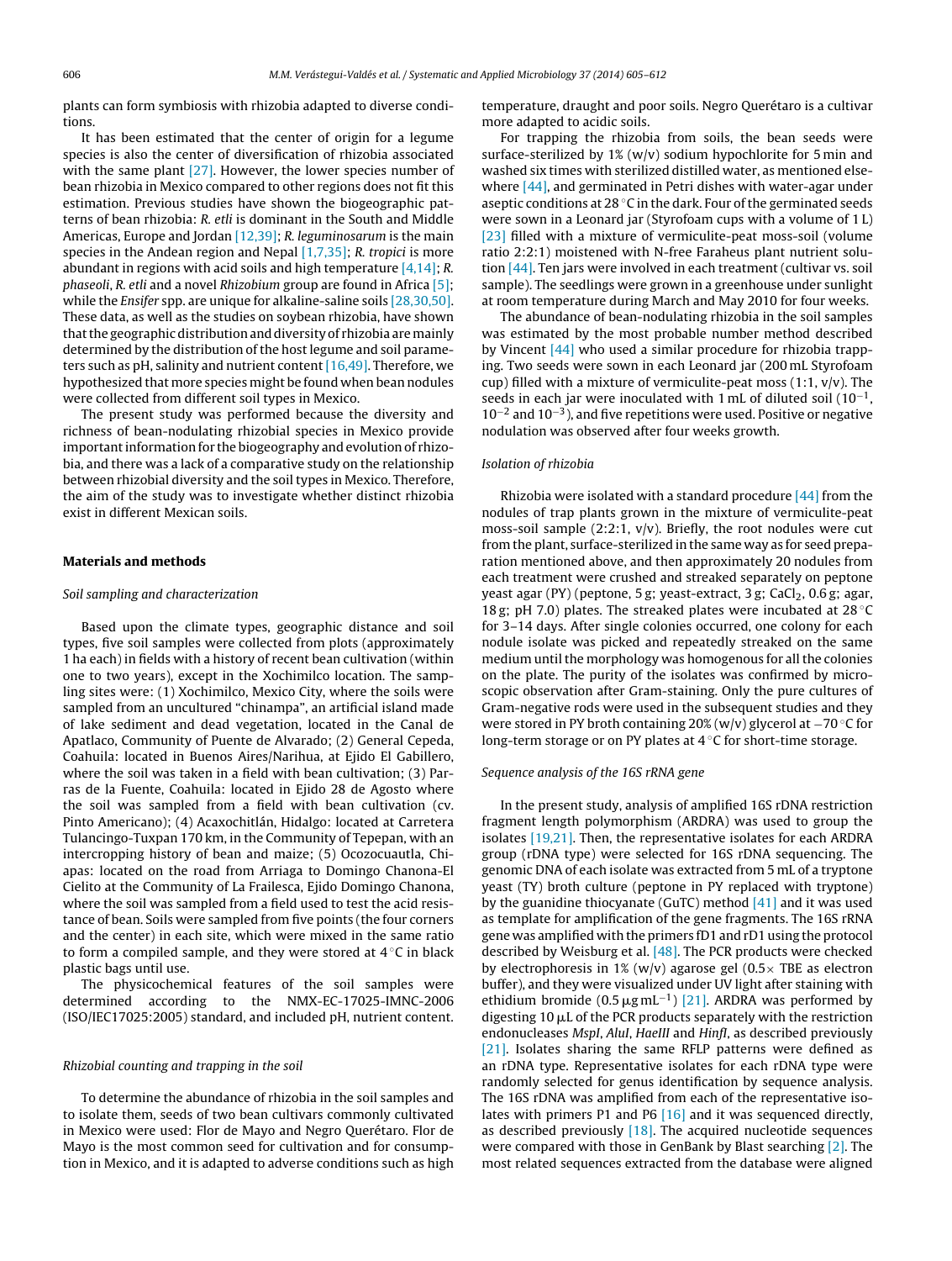<span id="page-2-0"></span>**Table 1**

Location, physicochemical characteristics and rhizobial abundance of the soil samples used in this study.

| Soil character                           |                         | Sample site                |                          |                             |                                  |                          |  |  |  |  |
|------------------------------------------|-------------------------|----------------------------|--------------------------|-----------------------------|----------------------------------|--------------------------|--|--|--|--|
|                                          |                         | Xochimilco,<br>Mexico City | Ocozocuautla.<br>Chiapas | General Cepeda,<br>Coahuila | Parras de la Fuente.<br>Coahuila | Acaxochitlán.<br>Hidalgo |  |  |  |  |
| Texture                                  |                         | Sandy loam                 | Sandy loam               | Silty clay loam             | Silty clay                       | Loam                     |  |  |  |  |
| Field capacity ( $g \, kg^{-1}$ )        |                         | 750.0                      | 225.0                    | 232.5                       | 337.5                            | 517.5                    |  |  |  |  |
| Electric conductivity ( $dS \, m^{-1}$ ) |                         | 4.193                      | 0.883                    | 0.420                       | 0.629                            | 1.059                    |  |  |  |  |
| Organic material ( $g \text{ kg}^{-1}$ ) |                         | 157.70                     | 17.40                    | 7.50                        | 9.50                             | 77.90                    |  |  |  |  |
| Total nitrogen (mg $kg^{-1}$ )           |                         | 1068.10                    | 39.44                    | 10.57                       | 39.62                            | 204.89                   |  |  |  |  |
| Total phosphor Olsen ( $mg\,kg^{-1}$ )   |                         | 258.74                     | 28.59                    | 12.90                       | 6.85                             | 16.28                    |  |  |  |  |
| Total phosphor Bray ( $mg \, kg^{-1}$ )  |                         | 239.26                     | 58.06                    | 10.46                       | 7.63                             | 8.00                     |  |  |  |  |
| Potassium $(mgkg^{-1})$                  |                         | 2345.79                    | 175.20                   | 194.80                      | 288.41                           | 598.54                   |  |  |  |  |
| Calcium $(mgkg^{-1})$                    |                         | 4513.85                    | 1400.95                  | 4807.15                     | 5108.19                          | 2377.13                  |  |  |  |  |
| Magnesium ( $mg \, kg^{-1}$ )            |                         | 2784.10                    | 109.89                   | 5.26                        | 229.61                           | 127.19                   |  |  |  |  |
| Sodium $(mgkg^{-1})$                     |                         | 782.58                     | 105.46                   | 60.65                       | 94.57                            | 81.47                    |  |  |  |  |
| Iron $(mgkg^{-1})$                       |                         | 26.26                      | 247.66                   | 0.87                        | 0                                | 58.87                    |  |  |  |  |
| Zinc $(mgkg^{-1})$                       |                         | 8.01                       | 1.40                     | 0.17                        | $\mathbf{0}$                     | 0.42                     |  |  |  |  |
| Manganese (mg $kg^{-1}$ )                |                         | 0                          | 16.84                    | $\mathbf{0}$                | $\mathbf{0}$                     | 4.83                     |  |  |  |  |
| Copper $(mgkg^{-1})$                     |                         | 0.86                       | 0.85                     | 0.73                        | 0.74                             | 1.25                     |  |  |  |  |
| Boron $(mgkg^{-1})$                      |                         | 17.42                      | 1.00                     | 1.00                        | 1.34                             | 0.80                     |  |  |  |  |
| Sulfur $(mg kg^{-1})$                    |                         | 293.88                     | 139.20                   | 61.25                       | 77.84                            | 33.54                    |  |  |  |  |
|                                          |                         |                            |                          |                             |                                  |                          |  |  |  |  |
| pH                                       | Value                   | 8.72                       | 4.25                     | 7.84                        | 7.86                             | 4.92                     |  |  |  |  |
|                                          | Definition <sup>a</sup> | Strong alkaline            | Strong acid              | Intermediate alkaline       | Intermediate alkaline            | Strong acid              |  |  |  |  |
|                                          | Flor de Mayo            | $\bf{0}$                   | $\bf{0}$                 | $1.1 \times 10^{4}$         | 82                               | 320                      |  |  |  |  |
| MPN of rhizobia <sup>b</sup>             | Negro Querétaro         | $\bf{0}$                   | $\bf{0}$                 | $>1.8\times10^{4}$          | 620                              | 450                      |  |  |  |  |
|                                          |                         |                            |                          |                             |                                  |                          |  |  |  |  |

<sup>a</sup> According to official Mexican standard NOM-021-RECNAT-2000.

 $b$  Most probable number of rhizobia was estimated by the plant trapping method using the two cultivars, respectively.

together with the acquired sequences using the CLUSTAL W program  $[42]$  and edited with SeaView 4.2.5  $[13]$ . The search for an appropriate substitution model was conducted using jModel test [\[34\].](#page-7-0) The phylogenetic trees were constructed in the PhyML 3.0 online server [\(http://www.atgc-montpellier.fr/phyml/](http://www.atgc-montpellier.fr/phyml/)) and visu-alized in the MEGA 6 software package [\[40\].](#page-7-0) Phylogenetic trees were reconstructed with the neighbor-joining (NJ) method and the Jukes–Cantor distance [\[40\].](#page-7-0) Bootstrap analysis based on 1000 replications was performed in order to check the stability of the grouping results.

# Identification of rhizobia by multilocus sequence analysis (MLSA)

Currently, MLSA is used widely in bacterial species definition [\[45\]](#page-7-0) and the *atpD*, glnII, gyrB, recA and ropB genes are those that can differentiate defined rhizobial species [\[15,37,45\].](#page-6-0) In the present study, these five genes were amplified from the representative isolates with the previously reported methods and primer sets atpD255F/atpD782R, glnII12F/glnII6810R, gryB343F/gryB1043R, recA41F/recA640R and rpoB454F/rpoB1364R, respectively [\[37,45\].](#page-7-0) The acquired sequences were used in phylogenetic analyses with methods similar to 16S rDNA analysis, but the Kimura two-parameter distance [\[20\]](#page-7-0) was calculated and used in the phylogenetic analysis of the housekeeping genes.

# Symbiotic performance of the isolates

The nifH symbiotic gene was amplified for all isolates with primer pair nifHF/nifHI and the protocol described by Laguerre et al.  $[22]$ . Then, the *nifH* gene with the same primers and *nodC* genes (coding for N-acetylglucosaminyltransferase) with primers nodC540/nodC1160 [\[38\]](#page-7-0) were amplified for the representative isolates. The phylogenetic analysis of these two genes was the same as for 16S rDNA, and the phylogenetic trees were constructed with the amino acid sequences. The nodulation test was performed with two isolates from each rhizobial group defined by the phylogenetic analyses mentioned above. The method was the same as that for rhizobial trapping, but the vermiculite-peat moss-soil (2:2:1,  $v/v$ ) mixture was sterilized and each seedling was inoculated with 0.1 mL (approximately  $10^7$  CFU) of a 24 h old PY broth culture.

#### Phenotypic characterization of the isolates

Phenotypic characterization of the isolates focused on the adaptation features, including growth in PY medium supplied with 0.5–3.0% NaCl in intervals of 0.5%, and growth in PY medium at pH 4.0–10.0 with intervals of 0.5 units, as described previously  $[46]$ . In addition, the mobility (swimming) of the isolates was determined in semisolid PY medium (0.4% agar), as described previously [\[9,26\].](#page-6-0) All the assays were performed at 28 ◦C and they were incubated for 2 or 3 days.

# **Results**

### Soil characterization and rhizobial abundance

In general, the five soil samples had a Fraco or Arcillo Limoso texture with various pH values and nutrient contents (Table 1). No nodules were observed on the seedlings of bean cv. Flor de Mayo or Negro Querétaro grown in soils collected from Xochimilco, Mexico City and from Ocozocuautla, Chiapas State. The reason for absence of nodulation in the chinampa soils (Xochimilco) may be related to their high nutrient content, especially the high N content (1068.1 mg kg<sup>-1</sup>), which may inhibit nodulation and nitrogen fixation. In this field, it was observed that both the bean and alfalfa plants did not form nodules. The absence of nodulation in the Ocozocuautla soil may be related to its strong acid feature (pH 4.25), which might be outside the limit for survival and activity of rhizobia. In the remaining three soil samples, rhizobia were trapped by both bean cultivars (Table 1), in which the General Cepeda soil (pH 7.84) harbored a major abundance of rhizobia (MPN =  $10^4$  g<sup>-1</sup> of soil), while the MPNs in the other two soils from Parras de la Fuente (pH 7.86) and Acaxochitlán (pH 4.92) were 82–620 and 320–450, respectively, with the two cultivars. In all soils, cv. Negro Querétaro showed stronger nodulation ability than cv. Flor de Mayo.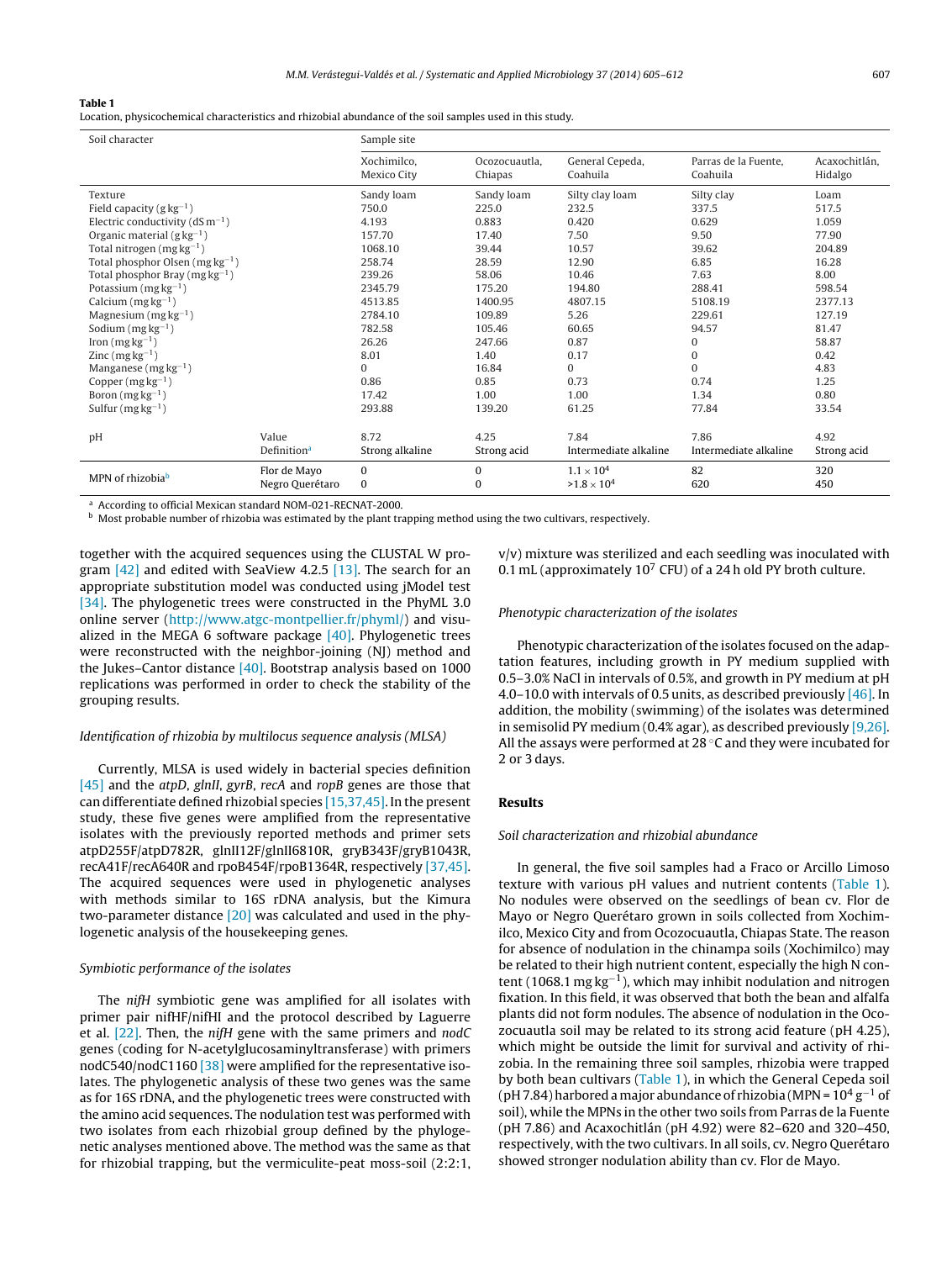# <span id="page-3-0"></span>**Table 2**

Rhizobial isolates from bean plants and their relevant characters.

| Isolate <sup>a</sup>             | nifH <sup>b</sup>                             | <b>RNA RFLP</b> <sup>c</sup> |                         | Growth in TY with NaCl (%)       |                                  |                                  |                          | Growth in TY medium at pH        |                                  |                                  |                                  |                                  |                                  |                                  |
|----------------------------------|-----------------------------------------------|------------------------------|-------------------------|----------------------------------|----------------------------------|----------------------------------|--------------------------|----------------------------------|----------------------------------|----------------------------------|----------------------------------|----------------------------------|----------------------------------|----------------------------------|
|                                  |                                               | Pattern                      | Type                    | 0.5                              | 1.0                              | 1.5                              | 2.0                      | 2.5                              | 4.5                              | 5.0                              | 5.5                              | 8.0                              | 8.5                              | 9.0                              |
| R. leguminosarum-like group (22) |                                               |                              |                         |                                  |                                  |                                  |                          |                                  |                                  |                                  |                                  |                                  |                                  |                                  |
| <b>FH14</b>                      | $\ddot{}$                                     |                              |                         | $\ddot{}$                        | $\ddot{}$                        | $\ddot{}$                        | $\ddot{}$                | $\begin{array}{c} + \end{array}$ | $\ddot{}$                        | $\ddot{}$                        | $\ddot{}$                        | $\ddot{}$                        |                                  | $\ddot{}$                        |
| <b>FH19</b>                      | $\ddot{}$                                     |                              |                         | $\ddot{}$                        | $\ddot{}$                        | $\ddot{}$                        | $\ddot{}$                | $\ddot{}$                        | $\ddot{}$                        | $\ddot{}$                        | $\ddot{}$                        | $\ddot{}$                        | $\ddot{}$                        | $\bf{+}$                         |
| <b>FH31</b>                      | $\ddot{}$                                     |                              |                         | W                                |                                  |                                  |                          | L,                               |                                  | $\ddot{}$                        | $\ddot{}$                        |                                  |                                  | L,                               |
| <b>FH32</b>                      | $\ddot{}$                                     |                              |                         | $\ddot{}$                        | ÷,                               |                                  | ÷                        | $\overline{\phantom{0}}$         | W                                | $\ddot{}$                        | $\ddot{}$                        | $\ddot{}$                        | $\ddot{}$                        | W                                |
| <b>FH20</b>                      |                                               |                              |                         | $\ddot{}$                        | L,                               | ÷,                               | $\overline{\phantom{0}}$ | $\overline{\phantom{0}}$         | $\ddot{}$                        | $\ddot{}$                        | $\ddot{}$                        | $\ddot{}$                        |                                  | $\overline{\phantom{0}}$         |
| <b>FH23</b>                      | $\overline{1}$                                |                              |                         | $\ddot{}$                        | W                                | $\overline{\phantom{0}}$         | -                        | $\overline{\phantom{0}}$         | $\ddot{}$                        | $\ddot{}$                        | $\ddot{}$                        | $\ddot{}$                        | $\ddot{}$                        | W                                |
| <b>FH25</b>                      |                                               |                              |                         | $\ddot{}$                        | $\ddot{}$                        |                                  |                          | $\overline{\phantom{0}}$         | ÷,                               | $\overline{1}$                   | $\ddot{}$                        | $\ddot{}$                        | $\ddot{}$                        | $\begin{array}{c} + \end{array}$ |
| <b>FH27</b>                      | $\overline{1}$                                |                              |                         | $\ddot{}$                        | $\ddot{}$                        | $\overline{\phantom{0}}$         | -                        | $\overline{\phantom{0}}$         | $\overline{\phantom{0}}$         | $\ddot{}$                        | $\ddot{}$                        | $\ddot{}$                        | $\ddot{}$                        | $\begin{array}{c} + \end{array}$ |
| <b>FH34</b>                      |                                               |                              |                         | $\ddot{}$                        |                                  |                                  | L                        | $\overline{\phantom{0}}$         | W                                | $\ddot{}$                        | ÷                                | $\ddot{}$                        | W                                | W                                |
| <b>NH01</b>                      | $\ddot{}$                                     |                              |                         | $\ddot{}$                        | W                                | $\overline{\phantom{0}}$         |                          | $\overline{\phantom{0}}$         | W                                | $\ddot{}$                        | $\ddot{}$                        | $\ddot{}$                        | W                                | $\overline{\phantom{0}}$         |
| <b>NH05</b>                      | $\ddot{}$                                     | AAAA                         | $\mathbf{1}$            | $\begin{array}{c} + \end{array}$ | W                                | $\equiv$                         |                          | $\overline{\phantom{0}}$         | L,                               | $\ddot{}$                        | $\ddot{}$                        | $\ddot{}$                        | W                                | $\overline{\phantom{0}}$         |
| <b>NH06</b>                      | $\ddot{}$                                     |                              |                         | $\begin{array}{c} + \end{array}$ | W                                | $\qquad \qquad -$                | $\overline{\phantom{0}}$ | $\qquad \qquad -$                | $\ddot{}$                        | $\ddot{}$                        | $\ddot{}$                        | $\begin{array}{c} + \end{array}$ | $\begin{array}{c} + \end{array}$ | $\ddot{}$                        |
| <b>NH07</b>                      | $\ddot{}$                                     |                              |                         | <b>ND</b>                        | <b>ND</b>                        | <b>ND</b>                        | <b>ND</b>                | <b>ND</b>                        | $\overline{\phantom{0}}$         | $\overline{\phantom{0}}$         | <b>ND</b>                        | <b>ND</b>                        | <b>ND</b>                        | <b>ND</b>                        |
| <b>NH10</b>                      | $\ddot{}$                                     |                              |                         | $\ddot{}$                        | $\overline{\phantom{0}}$         | $\overline{\phantom{0}}$         | $\qquad \qquad -$        | $\overline{\phantom{0}}$         | -                                | $\ddot{}$                        | $\ddot{}$                        | $\ddot{}$                        | $\ddot{}$                        | $\overline{\phantom{0}}$         |
| <b>NH15</b>                      | $\ddot{}$                                     |                              |                         | $\ddot{}$                        | $\overline{\phantom{0}}$         | $\overline{\phantom{0}}$         | $\overline{\phantom{0}}$ | $\overline{\phantom{0}}$         | ÷,                               | $\ddot{}$                        | $\ddot{}$                        | $\ddot{}$                        |                                  | $\overline{\phantom{0}}$         |
| <b>NH16</b>                      | $\ddot{}$                                     |                              |                         | $\ddot{}$                        |                                  | $\overline{\phantom{0}}$         | ÷                        | $\overline{\phantom{0}}$         | Ξ                                | $\ddot{}$                        | $\ddot{}$                        | $\ddot{}$                        |                                  | $\begin{array}{c} + \end{array}$ |
| <b>NH37</b>                      | $\ddot{}$                                     |                              |                         | $\ddot{}$                        | W                                | W                                | $\overline{\phantom{0}}$ | $\overline{\phantom{0}}$         | L,                               | $\ddot{}$                        | $\ddot{}$                        | $\ddot{}$                        |                                  | $\ddot{}$                        |
| <b>FH02</b>                      | <b>ND</b>                                     |                              |                         | $^{++}$                          | $\begin{array}{c} + \end{array}$ | $\overline{\phantom{0}}$         |                          | $\overline{\phantom{0}}$         |                                  | $\ddot{}$                        | $\ddot{}$                        | $\ddot{}$                        |                                  | $\begin{array}{c} + \end{array}$ |
| <b>FH08</b>                      | <b>ND</b>                                     |                              |                         | $^{++}$                          | W                                | $\overline{\phantom{0}}$         |                          | $\overline{\phantom{0}}$         |                                  | $\ddot{}$                        | $\ddot{}$                        | $\ddot{}$                        |                                  | $\ddot{}$                        |
| <b>FH11</b>                      | <b>ND</b>                                     |                              |                         | $\ddot{}$                        | W                                | L,                               | ÷                        | $\overline{\phantom{0}}$         | $\overline{\phantom{0}}$         | $\ddot{}$                        | $\ddot{}$                        | $\ddot{}$                        |                                  | $\ddot{}$                        |
| <b>FH12</b>                      | <b>ND</b>                                     |                              |                         | $\ddot{}$                        | W                                | $\overline{\phantom{0}}$         | $\overline{\phantom{0}}$ | $\qquad \qquad -$                | $\overline{\phantom{0}}$         | $\ddot{}$                        | $\ddot{}$                        | $\ddot{}$                        |                                  | $\ddot{}$                        |
| <b>FH13</b>                      | <b>ND</b>                                     |                              |                         | $\ddot{}$                        | W                                | $\overline{\phantom{0}}$         | $\overline{\phantom{0}}$ | $\overline{\phantom{0}}$         | $\overline{\phantom{0}}$         | $\ddot{}$                        | $\ddot{}$                        | $\ddot{}$                        | $\ddot{}$                        | $\ddot{}$                        |
|                                  |                                               |                              |                         |                                  |                                  |                                  |                          |                                  |                                  |                                  |                                  |                                  |                                  |                                  |
| R. grahamii (2)                  |                                               |                              |                         |                                  |                                  |                                  |                          |                                  |                                  |                                  |                                  |                                  |                                  |                                  |
| FH29-1                           | $\ddot{}$                                     | AABA                         | $\overline{\mathbf{c}}$ | $\begin{array}{c} + \end{array}$ | $\overline{\phantom{0}}$         | $\overline{\phantom{0}}$         |                          | $\overline{\phantom{0}}$         | $\begin{array}{c} + \end{array}$ | $\begin{array}{c} + \end{array}$ | $\begin{array}{c} + \end{array}$ | $\begin{array}{c} + \end{array}$ | $\begin{array}{c} + \end{array}$ | $\begin{array}{c} + \end{array}$ |
| <b>NH18</b>                      | $\ddot{}$                                     | AADA                         | 3                       | $\ddot{}$                        | $\bf{+}$                         | $\equiv$                         |                          | $\overline{\phantom{0}}$         | W                                | $\ddot{}$                        | $\ddot{}$                        | $\ddot{}$                        | $\ddot{}$                        |                                  |
| Ensifer americanum (15)          |                                               |                              |                         |                                  |                                  |                                  |                          |                                  |                                  |                                  |                                  |                                  |                                  |                                  |
| <b>FG01</b>                      | $\ddot{}$                                     |                              |                         | $+$                              | $\overline{1}$                   | W                                | $\overline{\phantom{a}}$ |                                  |                                  | $\ddot{}$                        | $\ddot{}$                        | $\ddot{}$                        |                                  | $\begin{array}{c} + \end{array}$ |
| FG04                             | $\ddot{}$                                     |                              |                         | $\ddot{}$                        | $\ddot{}$                        | W                                |                          | $\overline{\phantom{0}}$         | L,                               | $\ddot{}$                        | $\ddot{}$                        | $\begin{array}{c} + \end{array}$ |                                  | $\ddot{}$                        |
| FG08                             | $\ddot{}$                                     |                              |                         | $\ddot{}$                        | $\ddot{}$                        | $\begin{array}{c} + \end{array}$ | W                        |                                  |                                  | $\ddot{}$                        | $\pmb{+}$                        | $\ddot{}$                        |                                  | $\begin{array}{c} + \end{array}$ |
| <b>FG03</b>                      | <b>ND</b>                                     |                              |                         | $\ddot{}$                        | $\overline{1}$                   | $\ddot{}$                        | W                        |                                  |                                  | $\ddot{}$                        | $\ddot{}$                        | $\ddot{}$                        |                                  | $\ddot{}$                        |
| FG09                             | $\ddot{}$                                     |                              |                         | $\ddot{}$                        | $\overline{1}$                   | W                                | W                        |                                  |                                  | $\ddot{}$                        | $\ddot{}$                        | $\ddot{}$                        |                                  | $\ddot{}$                        |
| <b>FG10</b>                      | $\ddot{}$                                     |                              |                         | $\ddot{}$                        | $\overline{1}$                   | W                                | W                        |                                  |                                  | $\ddot{}$                        | $\ddot{}$                        | $\ddot{}$                        |                                  | $\ddot{}$                        |
| <b>NG13</b>                      | <b>ND</b>                                     | <b>EAAH</b>                  | 4                       | $\ddot{}$                        | $\overline{1}$                   | $\ddot{}$                        | W                        |                                  |                                  | $\ddot{}$                        | $\ddot{}$                        | $\ddot{}$                        |                                  | $\ddot{}$                        |
| NG07A                            | $+$                                           |                              |                         | $\ddot{}$                        | $\overline{1}$                   | $\ddot{}$                        | $\overline{\phantom{a}}$ | $\overline{\phantom{0}}$         |                                  | $\ddot{}$                        | $\ddot{}$                        | $\ddot{}$                        |                                  | $\qquad \qquad +$                |
| NG07B                            | $+$                                           |                              |                         | $\ddot{}$                        | $\overline{1}$                   | $\ddot{}$                        | W                        |                                  |                                  | $\overline{1}$                   | ÷.                               | $\ddot{}$                        |                                  | $\ddot{}$                        |
| <b>NG12</b>                      | $\ddot{}$                                     |                              |                         | $\ddot{}$                        | $\ddot{}$                        | $\ddot{}$                        | $\overline{\phantom{0}}$ |                                  |                                  | $\ddot{}$                        | $\pmb{+}$                        | $\ddot{}$                        |                                  | $\begin{array}{c} + \end{array}$ |
| <b>NG16</b>                      | $\ddot{}$                                     |                              |                         | $\ddot{}$                        | $\ddot{}$                        | $\ddot{}$                        |                          |                                  |                                  | $\ddot{}$                        | $\pmb{+}$                        | $\ddot{}$                        |                                  | $\ddot{}$                        |
| <b>NG35</b>                      | <b>ND</b>                                     |                              |                         | $\ddot{}$                        | $\ddot{}$                        | W                                |                          |                                  |                                  | $\ddot{}$                        | $\ddot{}$                        | $\ddot{}$                        |                                  | $\ddot{}$                        |
|                                  |                                               |                              |                         |                                  |                                  |                                  |                          |                                  |                                  |                                  |                                  |                                  |                                  |                                  |
| <b>FG17B</b>                     | $\ddot{}$                                     |                              |                         | $\ddot{}$                        | $\ddot{}$                        | W                                | $\equiv$                 |                                  |                                  | $\ddot{}$                        | $\ddot{}$                        | $\ddot{}$                        | $\ddot{}$                        | $\ddot{}$                        |
| <b>FG20</b>                      | $\ddot{}$                                     | EADH                         | 5                       | $\ddot{}$                        | $\ddot{}$                        | W                                | $\overline{\phantom{0}}$ | $\overline{\phantom{0}}$         | $\overline{a}$                   | $\ddot{}$                        | $\ddot{}$                        | $\ddot{}$                        |                                  | $\begin{array}{c} + \end{array}$ |
| <b>FG25</b>                      | $\ddot{}$                                     |                              |                         | $\ddot{}$                        | $\ddot{}$                        | W                                | W                        | $\overline{\phantom{0}}$         | $\overline{a}$                   | $\ddot{}$                        | $\ddot{}$                        | $\ddot{}$                        | $\ddot{}$                        | $\qquad \qquad +$                |
|                                  |                                               |                              |                         |                                  |                                  |                                  |                          |                                  |                                  |                                  |                                  |                                  |                                  |                                  |
| Rhizobium radiobacter (2)        |                                               |                              |                         |                                  |                                  |                                  |                          |                                  |                                  |                                  |                                  |                                  |                                  |                                  |
| <b>NF20A</b>                     | $\begin{array}{c} + \end{array}$<br>$\ddot{}$ | <b>HADA</b>                  | 6                       | $^{++}$                          | $+ +$                            | $^{++}$                          | $^{++}$                  | $^{++}$                          | $\ddot{}$                        | $\qquad \qquad +$<br>$\ddot{}$   | $\ddot{}$<br>$\ddot{}$           | $\ddot{}$<br>$\ddot{}$           | $\ddot{}$<br>$\ddot{}$           | $\boldsymbol{+}$<br>$\ddot{}$    |
| <b>NF22</b>                      |                                               |                              |                         | $^{++}$                          | $^{++}$                          | $^{++}$                          | $^{++}$                  | $^{++}$                          | $\ddot{}$                        |                                  |                                  |                                  |                                  |                                  |
| Reference strains                |                                               |                              |                         |                                  |                                  |                                  |                          |                                  |                                  |                                  |                                  |                                  |                                  |                                  |
| E. meliloti Rm1021               |                                               |                              |                         | $\ddot{}$                        | $\ddot{}$                        | $\ddot{}$                        | $\ddot{}$                | $\begin{array}{c} + \end{array}$ |                                  | $\ddot{}$                        | $\ddot{}$                        | $\ddot{}$                        | $\overline{+}$                   | $\ddot{}$                        |
| R. giardinii H152T               |                                               |                              |                         | $\ddot{}$                        | W                                | L.                               | $\overline{\phantom{a}}$ | $\overline{\phantom{0}}$         | L.                               | W                                | $\ddot{}$                        | $\ddot{}$                        | $\ddot{}$                        | W                                |
|                                  | R. gallicum USDA2918T                         |                              |                         | $\ddot{}$                        | W                                | W                                | $\overline{\phantom{a}}$ | $\overline{\phantom{0}}$         | $\overline{\phantom{0}}$         | $\ddot{}$                        | $\ddot{}$                        | $\ddot{}$                        | $\ddot{}$                        | W                                |
|                                  | R. leguminosarum USDA2370T                    |                              |                         | $\ddot{}$                        | W                                | $\overline{\phantom{0}}$         | $\overline{\phantom{0}}$ | $\overline{\phantom{0}}$         |                                  | $\ddot{}$                        | $\ddot{}$                        | $\ddot{}$                        |                                  | W                                |
| R. etli CFN42T                   |                                               |                              |                         | $\ddot{}$                        | W                                |                                  |                          |                                  |                                  | $\ddot{}$                        | $\ddot{}$                        | $\ddot{}$                        |                                  | $\ddot{}$                        |
|                                  | R. phaseoli ATCC14482T                        |                              |                         | $\ddot{}$                        | $\ddot{}$                        | $\overline{\phantom{0}}$         | L                        | $\overline{\phantom{0}}$         | L,                               | $\ddot{}$                        | $\ddot{}$                        | $\ddot{}$                        |                                  | $\ddot{}$                        |
|                                  | R. lusitanum LMG22705T                        |                              |                         | $\ddot{}$                        | W                                | $\overline{\phantom{0}}$         | $\overline{\phantom{0}}$ | L,                               | $\ddot{}$                        | $\ddot{}$                        | $\ddot{}$                        | $\ddot{}$                        | $\ddot{}$                        | $\ddot{}$                        |
|                                  |                                               |                              |                         |                                  |                                  |                                  |                          |                                  |                                  |                                  |                                  |                                  |                                  |                                  |

+, growth; ++, vigorous growth; −, no growth; ND, not determined; W, weak growth.

<sup>a</sup> The first letter in the isolate number represents the origin of the cultivar (e.g. F=Flor de Mayo and N=Negro Querétaro), whereas the second letter corresponds to the soil sample site (e.g. H=Hidalgo, G=General Cepeda, Coahuila, F=Parras de la Fuente, Coahuila). Boldface isolates were isolates used in sequence analysis.<br><sup>b</sup> The *nifH gene was detected by PCR after isolation.* 

<sup>c</sup> PCR-based RFLP of 16S rRNA gene digested seperately with the restriction endonucleases MspI, AluI, HaeIII and HinfI.

# Isolation of rhizobia and genus definition by 16S rDNA phylogeny

A total of 41 isolates were obtained from both the trap plant cultivars, of which 24 were from the Hidalgo acid soil and 17 were from the alkaline soils of Coahuila (Table 2). In the ARDRA, six rDNA types were defined. All the isolates in rDNA types 1–3 originated from the acid soil of Hidalgo State, while all the isolates from alkaline soils were grouped in rDNA

types 4–6 (Table 2). In the 16S rRNA gene phylogenetic tree (available as Supplementary Fig. S1), isolates in rDNA type 1 showed almost identical sequences with those of R. leguminosarum and R. laguerreae, whereas two isolates of rDNA types 2 and 3 were most similar to Rhizobium grahamii, two isolates in rDNA type 6 were grouped with Rhizobium radiobacter, and the fifteen isolates in rDNA types 4 and 5 were most similar to Ensifer fredii.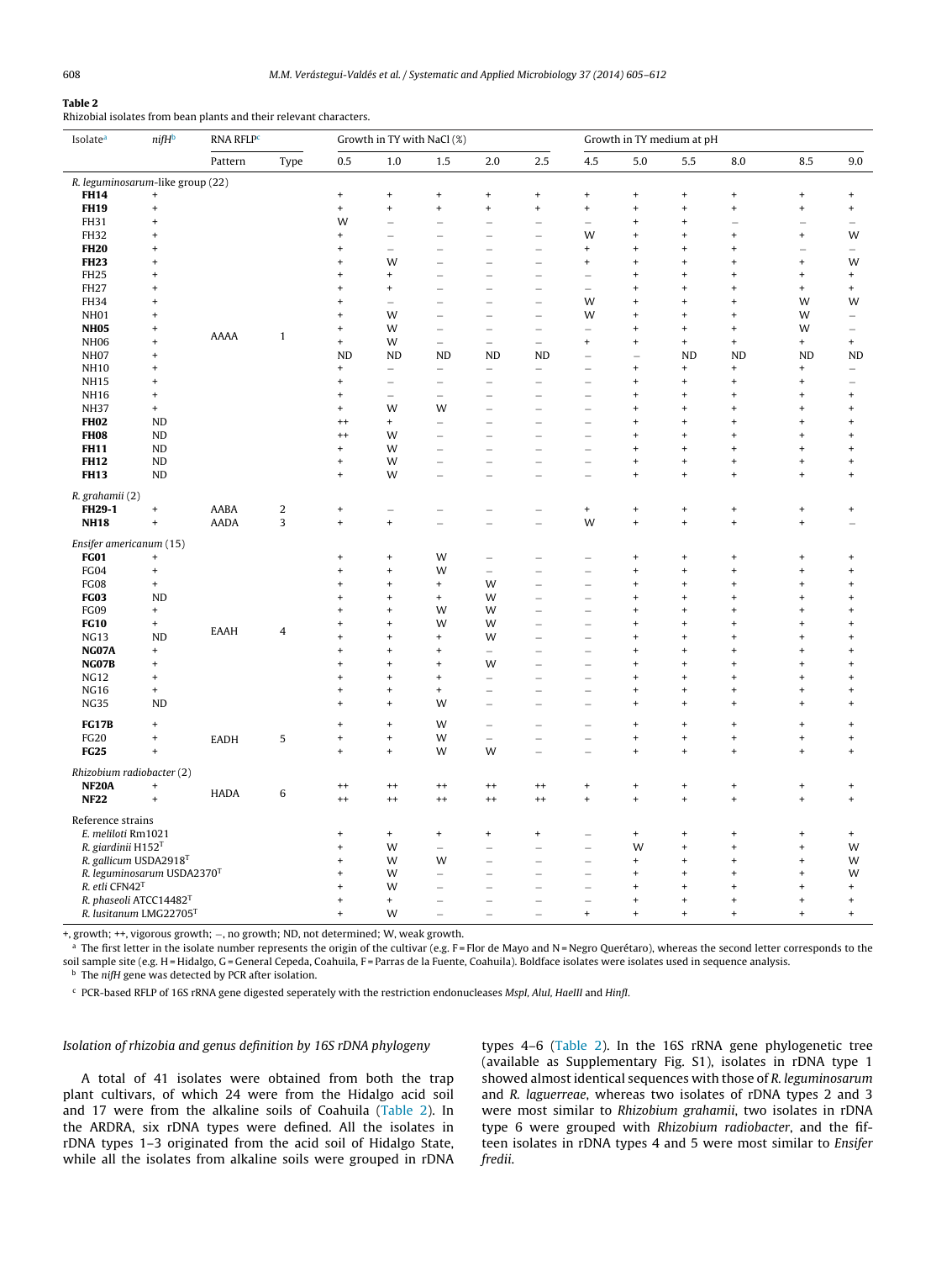<span id="page-4-0"></span>

**Fig. 1.** Neighbor-joining (NJ) tree of concatenated sequences of atpD, glnII and recA genes (accession numbers are in brackets) reconstructed with the Kimura twoparameter test, showing the phylogenetic relationships of the bean nodule bacteria from acid and alkaline soils in Mexico (in boldface). Bootstrap values greater than 50% are shown at the nodes. The scale bar indicates 10% nucleotide substitution. B. japonicum CCBAU 051160 was used as an out group.

#### Species identification of the isolates by MLSA

In the phylogenetic tree of the concatenated sequences (Fig. 1), the isolates of type 1 formed a distinct group most related to R. leguminosarum, R. phaseoli and R. etli; and the separated nucleotide sequences of recA, atpD and glnII (available as Supplementary Figs. S2–S4) showed that these isolates were more similar to different subgroups of R. leguminosarum which may have intermingled with other species. In this case, they were defined as the R. leguminosarum-like group. The representative isolates of types 2 and 3, and type 6 always showed identical or high similarity (>97%) with the reference strains of R. grahamii and R. radiobacter, respectively (Fig. 1 and Supplementary Figs. S2–S4). Therefore, they were identified as members of these two species. The isolates in rDNA types 4 and 5 showed the highest similarities (98%) with reference strains of E. fredii in the atpD tree, but they presented the highest similarities (99–100%) with strains of E. americanum in the concatenated tree, and recA and glnII trees. In this case, the Ensifer isolates were identified as E. americanum. The sequences of gyrB and rpoB were not included in the concatenated analysis since these genes were not available for all the reference strains. The gyrB and rpoB phylogenetic trees (available as Supplementary Figs. S5 and S6) supported the above identifications: the isolates in rDNA types 1, 4



Fig. 2. Neighbor-joining (NJ) tree of nodC genes (accession numbers are in brackets) reconstructed with the Jukes–Cantor distance, showing the phylogenetic relationships ofthe bean nodule bacteria from acid and alkaline soils in Mexico (in boldface). Bootstrap values greater than 50% are shown at the nodes. The scale bar indicates 5% nucleotide substitution. B. elkanii WUR3 was used as an out group.

and 6 were grouped with the R. leguminosarum complex (including R. etli, R. phaseoli, R. fabae, R. pisi, etc.), R. radiobacter and E. americanum, respectively, or appeared as distinct groups for FH210-1 (rDNA type 2) and for the isolates of rDNA types 5 and 6 when the R. grahamii and/or E. americanum reference strains were absent.

### Symbiotic gene phylogeny and the nodulation test

In the present study, the nodC and  $ni\,$  genes were amplified and sequenced successfully for the representative isolates of the E. americanum and R. leguminosarum group. The amplification of the symbiotic genes was unsuccessful for the R. radiobacter and R. grahamii isolates. In the nodC phylogenetic tree (Fig. 2), the representative isolates were grouped within two closely related subclusters: (1) three R. leguminosarum reference isolates showed nodC genes very similar or identical to those of R. etli, R. phaseoli and R. gallicum sv. phaseoli reference strains, which formed a subcluster that was defined as symbiovar phaseoli; (2) the representative isolates of E. americanum formed a subcluster with those of several bean-nodulating E. meliloti strains, and they were defined as symbiovar mediterranense. These two subclusters were closely related to each other and were linked to the Mimosa-nodulating R. etli and R. giardinii strains. The close relationships between our isolates and R. etli for the symbiotic genes were also confirmed by the nifH phylogeny (available as Supplementary Fig. S7). The three representative isolates of the R. leguminosarum group showed high similarities with the bean nodulating strains of R. etli, R. phaseoli, R. gallicum, and R. vallis. The three isolates representing E. americanum showed high similarities with the bean nodulating strain of E. fredii bv. mediterranense and strains of E. chiapanecum, E. mexicanus and E. americanum nodulating Acaciella and Acacia species in Mexico.

The two R. radiobacter isolates were not included in the nodulation test. The R. leguminosarum-like strains FH02 and NH05 formed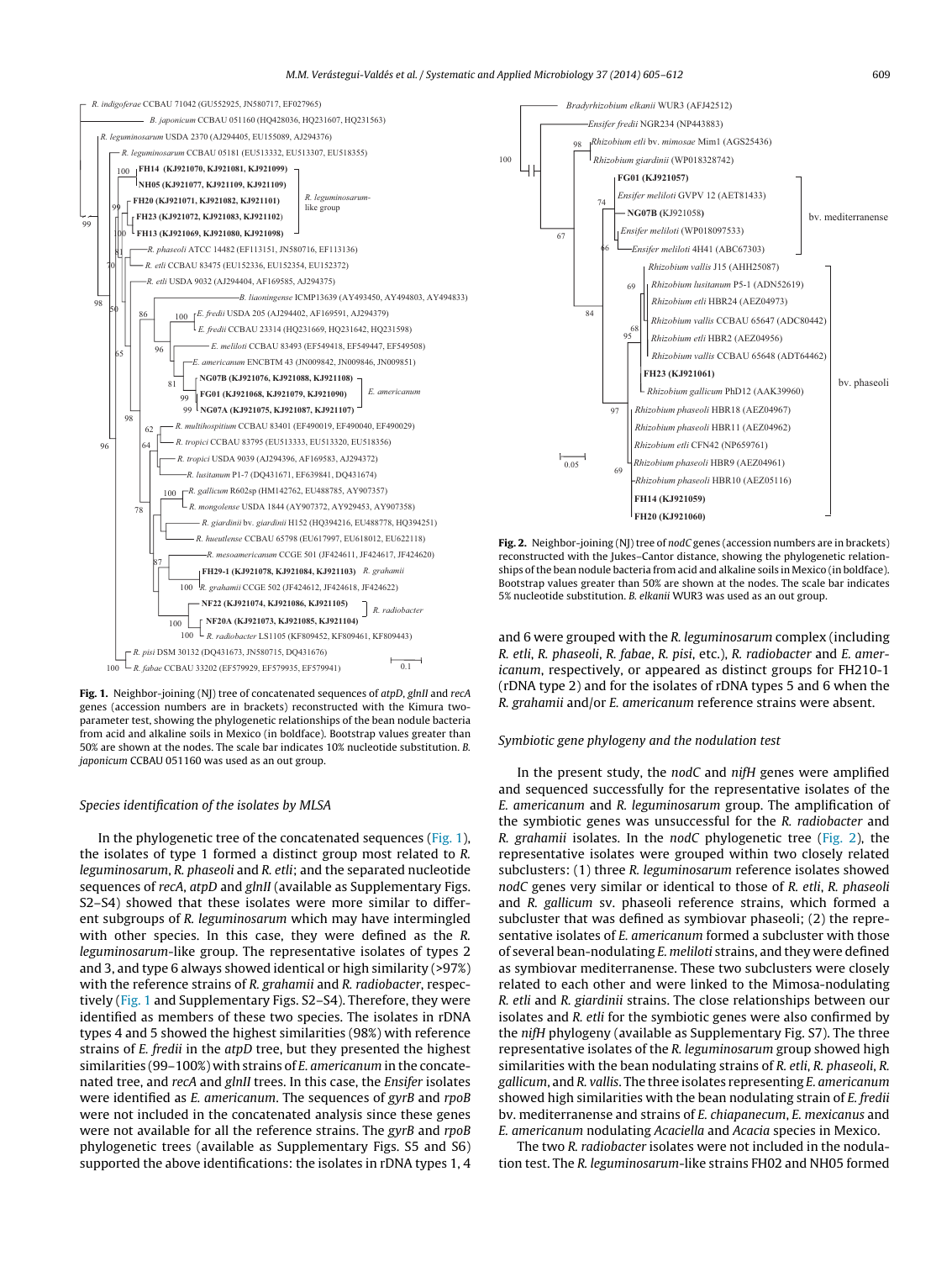nodules with plants of cv. Negro Querétaro in alkaline soil, while only FH02 occasionally nodulated with plants of cv. Negro Querétaro in acid soil. No nodules were found on plants of cv. Flor de Mayo grown in either the acid or alkaline soil inoculated with these two isolates. The two E. americanum isolates FG17B and NG07B formed nodules on most seedlings of both cultivars in both the acid and alkaline soils. R. grahamii FH29-1 formed nodules on the seedlings of both cultivars in both the acid and alkaline soils, but NH18 did not nodulate at all.

### Growth and mobility of the isolates in different conditions

The results presented in [Table](#page-3-0) 2 demonstrated that the tested isolates grew well most of all in medium supplied with 0.5% NaCl. The 1.0% NaCl supplement inhibited the growth of most of the Rhizobium isolates, and the growth of the Ensifer isolates was inhibited by 1.5% NaCl. However, two R. leguminosarum-like isolates, FH14 and FH19, and the two R. radiobacter isolates grew well at up to 2.5% NaCl.

No growth was observed in medium with pH 4.0 for all the isolates and in medium with pH 4.5 for the E. americanum isolates. At pH 5.0–8.0, most of the R. leguminosarum and R. grahamii isolates grew well and some of them were inhibited by pH 8.5 and pH 9.0. All the E. americanum isolates grew well in medium with pH 5.0–9.0.

The data in [Table](#page-6-0) 3 showed that the mobility (swimming) of R. leguminosarum-like and R. grahamii isolates increased when the NaCl concentration was increased from 0.5% to 1.0% and 1.5%. The E. americanum isolates swam weakly in the presence of 0.5% and 1.0% NaCl, but they did not grow in the semisolid medium with 1.5% NaCl. For both the Rhizobium and Ensifer isolates, maximum mobility was observed at neutral pH. At pH 4.5 and 5.0 the mobility of Rhizobium isolates decreased dramatically, compared with that at neutral and alkaline pH values. No growth was observed at pH 4.5 and very weak growth/mobility was observed at pH 5.0 for the Ensifer isolates in the semisolid medium. Mobility was observed in the Ensifer isolates only between pH 6.0–8.0 and, although they could grow, they did not express mobility when the pH was increased further.

# **Discussion**

Currently, the phylogenetic relationships of the 16S rRNA gene and the MLSA of housekeeping genes, such as atpD, glnII and recA, are used as the basis for defining rhizobial genus and species, respectively. Using 97% MLSA similarity as the threshold of species [\[24,35\],](#page-7-0) the 41 isolates used in the present study were identified as R. leguminosarum-like group, R. grahamii, R. radiobacter and E. americanum [\(Table](#page-3-0) 2 and [Fig.](#page-4-0) 1). Previously, R. leguminosarum and E. americanum have been described as beannodulating rhizobia in other regions [\[1,7,30,36,47\].](#page-6-0) However, our study provides the first set of clear evidence that bean-nodulating R. leguminosarum-like group, R. grahamii and E. americanum populations were native to Mexico, and that no R. etli were isolated in the acid and alkaline soils in Mexico. Similar to a previous study [\[10\],](#page-6-0) the isolates of R. radiobacter could be regarded as nodule endophytes.

Symbiotic gene phylogeny has been used to define the symbiovars among the rhizobia and to estimate their host range [\[30\].](#page-7-0) According to the nodC and nifH phylogenetic relationships ([Fig.](#page-4-0) 2 and Supplementary Fig. S7), the isolates of E. americanum could be defined as symbiovar mediterranense, which covers some strains of E. meliloti, E. fredii and E. americanum nodulating with bean, as well as Leucaena and Acacia  $[30]$ . The isolates of the R. leguminosarumlike group from this study might be defined as symbiovar phaseoli, based upon their high similarity with R. etli, R. phaseoli, R. vallis and R. gallicum in the nodC and nifH phylogenetic trees [\(Fig.](#page-4-0) 2 and Supplementary Fig. S7). The failure to amplify symbiotic genes in the sequence analysis and the fact that one isolate showed nodulation ability, but another did not, demonstrated that the symbiotic gene clusters for these two isolates might be unstable without host selection.

These findings added new and important information concerning the distribution and evolution of bean-nodulating bacteria, as discussed subsequently.

Firstly, the absence of R. etli in the acid and alkaline soils sampled in the present study ([Tables](#page-2-0) 1 and 2) implied that R. etli strains might be symbiotic bacteria adapted to neutral and slightly acid soils, since it has been reported as the dominant group in soils with pH 6.4 in Mexico  $\begin{bmatrix} 8 \end{bmatrix}$  and pH 5.3–5.5 in China  $\begin{bmatrix} 47 \end{bmatrix}$ . In addition, the predominance of E. americanum in alkaline soil and the R. leguminosarum-like group in acid soil implied that they were beannodulating rhizobia native to Mexico and were more competent in these soils than the previously reported R. mesoamericanum and R. leucaenae.

Secondly, the dominance of E. americanum in alkaline soils and R. leguminosarum in acid soils ([Tables](#page-2-0) 1 and 2) [\[1,7,30,35\],](#page-6-0) as well as the absence of R. etli in this study, showed that the distribution and evolution of bean-nodulating bacteria have been affected by both soil characters, such as pH values, and the host plant, which is similar to the situation for soybean rhizobia  $[16,49]$ . Furthermore, the nodulation ability of representative isolates of these two rhizobial groups in the sterilized soils might indicate that soil biological factors, such as the microbial communities, also affected the nodulation of bean plants with different rhizobia. It is possible that the microflora in soils helped the R. leguminosarum-like group and E. americanum to be predominant bean rhizobia in acid and alkaline soils, respectively.

Thirdly, the results of this study showed that the symbiotic genes of different bean-nodulating rhizobial species in Mexico had the same origin and they were less diversified. However, with our results, it cannot be concluded that R. etli is the original source of bean-nodulating genes, and it is questionable that the species found in other regions, but not in Mexico, might have obtained their bean-nodulating ability by lateral transfer of symbiotic genes from R. etli  $[3,12,50]$ . It is possible that the bean-nodulating R. leguminosarum and E. americanum populations in other regions were also introduced from Mexico, as estimated for R. etli [\[33\].](#page-7-0)

Fourthly, the existence of R. radiobacter, and possibly also R. grahamii, as endophytes in bean nodules implied that they were potential bean-nodulating rhizobia which could emerge in the future by acquiring the symbiotic genes via lateral gene transfer, as reported in other cases  $[6,12,31]$ .

The phenotypic characterization was performed mainly for estimating the adaptation ability of the isolates. The growth data [\(Table](#page-3-0) 2) revealed that the E. americanum isolates were resistant to a higher NaCl concentration (1.5%) and a greater alkaline condition (pH 9.0) than the R. leguminosarum-like isolates, while some R. leguminosarum-like isolates were more resistant to acid conditions (pH 4.5). These features demonstrated that these two rhizobial populations possessed mechanisms for adapting to their original soil types.

The mobility analysis ([Table](#page-6-0) 3) gave some interesting information and may support the growth data. In general, the mobility of bacteria is considered as a result of chemotaxis, and bacteria may move away from a chemical stimulus when conditions in their habitat are not adequate. Therefore, it could be assumed that the bacteria should move less when they grow under their optimal conditions. For both the R. leguminosarum-like group and R. grahamii, greater mobility in neutral and alkaline conditions, and less mobility in semisolid medium with pH 4.5 and 5.0 were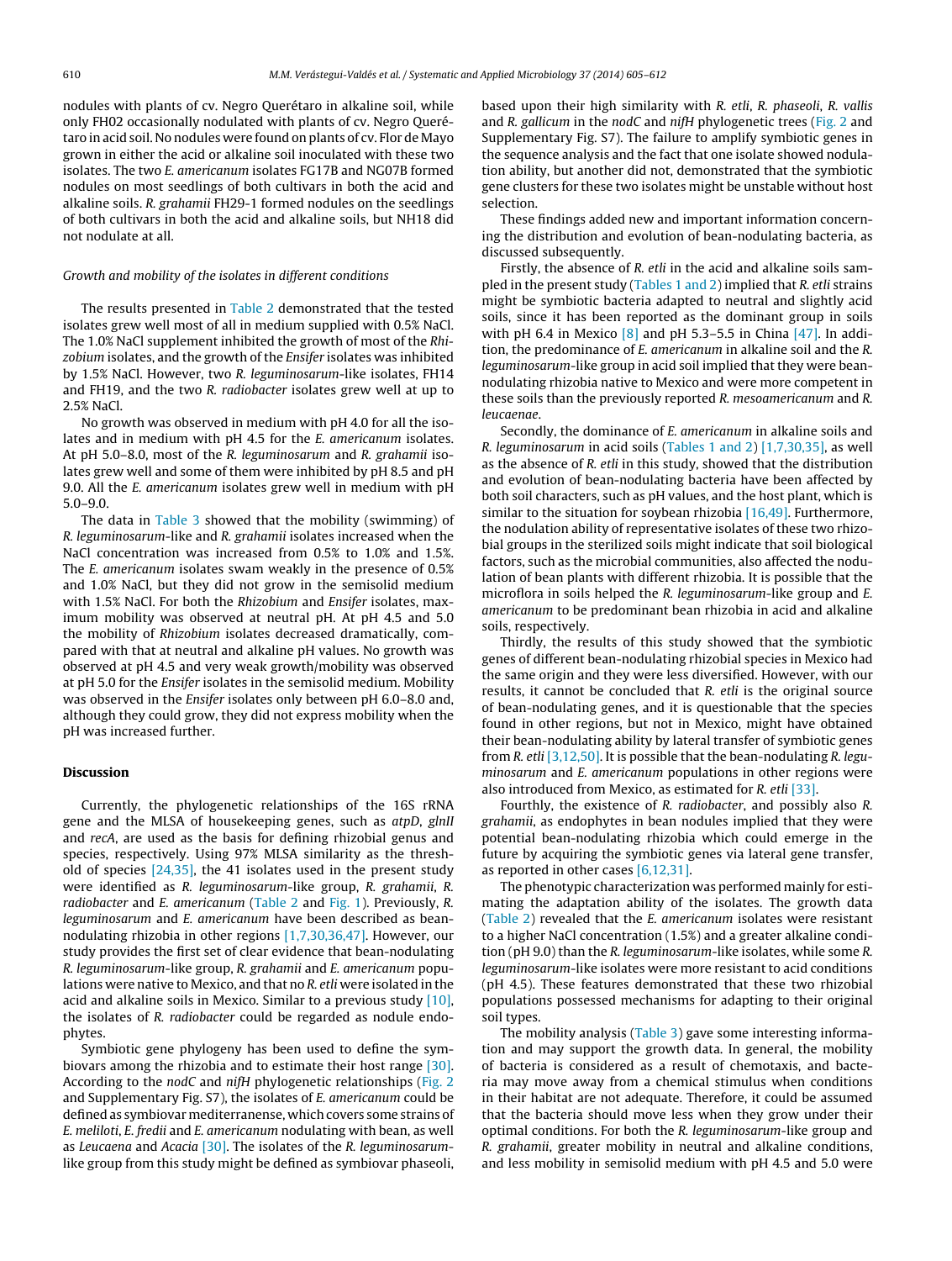### <span id="page-6-0"></span>**Table 3**

Mobility data (diameter of colony in mm) in soft PY medium (0.4% agar) incubated at 30 °C.<sup>a</sup>

| Isolate                     | With NaClb    |                |                          | With $pHc$               |               |                |                |                |                |                |    |
|-----------------------------|---------------|----------------|--------------------------|--------------------------|---------------|----------------|----------------|----------------|----------------|----------------|----|
|                             | 0.5%          | 1.0%           | 1.5%                     | 4.5                      | 5.0           | 6.0            | 7.0            | 8.0            | 8.5            | 9.0            |    |
| R. leguminosarum-like group |               |                |                          |                          |               |                |                |                |                |                |    |
| <b>FH14</b>                 | $5.0 \pm 0.0$ | $6.0 \pm 0.0$  | $12.5 \pm 5.5$           | $6.0 \pm 0.0$            | $6.0 \pm 1.0$ | $23.3 \pm 1.5$ | >40            | $22.0 \pm 2.0$ | $12.0 \pm 3.0$ | $14.5 \pm 4.5$ | 48 |
| <b>FH19</b>                 | $5.0 \pm 0.5$ | $8.0 \pm 1.0$  | $23.0 \pm 2.0$           | $5.2 \pm 0.8$            | $5.5 \pm 0.5$ | $30.0 \pm 0.0$ | >40            | $30.0 \pm 0.0$ | $12.5 \pm 4.5$ | $14.0 \pm 4.0$ | 48 |
| <b>FH20</b>                 | $4.0 \pm 0.0$ | $5.5 \pm 0.5$  | $16.0 \pm 6.0$           | $4.0 \pm 0.0$            | $4.5 \pm 0.5$ | $19.0 \pm 1.0$ | $27.5 \pm 2.5$ | $17.0 \pm 1.0$ | $12.0 \pm 4.0$ | $12.5 \pm 5.5$ | 48 |
| <b>FH23</b>                 | $7.0 \pm 1.0$ | $10.0 \pm 1.0$ | $29.0 \pm 3.0$           | $6.5 \pm 0.5$            | $5.5 \pm 0.5$ | >45.0          | >40            | $35.0 \pm 0.0$ | $12.5 \pm 3.5$ | $22.0 \pm 2.0$ | 48 |
| <b>FH31</b>                 | $5.0 \pm 0.5$ | $7.0 \pm 0.0$  | $15.0 \pm 1.0$           | $4.5 \pm 1.0$            | $5.0 \pm 0.0$ | $21.0 \pm 0.0$ | >40            | $25.0 \pm 1.0$ | $12.5 \pm 5.5$ | $14.5 \pm 4.5$ | 48 |
| <b>FH32</b>                 | $5.0 \pm 5.0$ | $5.0 \pm 0.0$  | $12.5 \pm 2.5$           |                          | $4.0 \pm 1.0$ | $22.0 \pm 1.0$ | >40            | $27.0 \pm 1.0$ | $12.5 \pm 0.5$ | $16.5 \pm 2.5$ | 48 |
| <b>FH34</b>                 | $6.5 \pm 1.0$ | $9.0 \pm 0.0$  | $30.5 \pm 2.5$           | $6.0 \pm 0.0$            | $5.0 \pm 0.0$ | >40.0          | >40            | 37.01.0        | $15.5 \pm 2.5$ | $24.5 \pm 3.5$ | 48 |
| R. grahamii                 |               |                |                          |                          |               |                |                |                |                |                |    |
| FH29-1                      | $5.5 \pm 0.5$ | $8.0 \pm 1.0$  | $21.0 \pm 1.0$           | $5.0 \pm 0.0$            | $5.5 \pm 1.0$ | $25.0 \pm 0.0$ | >40            | $28.0 \pm 1.0$ | $14.0 \pm 3.0$ | $16.5 \pm 2.5$ | 48 |
| E. americanum               |               |                |                          |                          |               |                |                |                |                |                |    |
| <b>FG01</b>                 | w             | W              | $\overline{\phantom{0}}$ |                          | W             | $9.5 \pm 1.5$  | $11.0 \pm 0.0$ | $6.0\pm0.0$    | $\overline{+}$ | $\ddot{}$      | 36 |
| <b>FG04</b>                 | W             | W              | $\overline{\phantom{m}}$ | $\overline{\phantom{a}}$ | W             | $+$            | $4.5 \pm 0.5$  | $+$            | $\overline{+}$ | $\ddot{}$      | 36 |
| FG17B                       | W             | W              | -                        |                          | W             | $8.0 \pm 0.0$  | $9.0 \pm 0.0$  | $6.0 \pm 0.0$  | $+$            | $\ddot{}$      | 36 |
| <b>FG20</b>                 | W             | W              | $\overline{\phantom{m}}$ |                          | w             | $9.5 \pm 0.5$  | $11.0 \pm 0.0$ | $8.0 \pm 0.0$  | $\overline{+}$ | $\ddot{}$      | 36 |
| <b>FG25</b>                 | W             | w              | $\qquad \qquad -$        | $\qquad \qquad$          | W             | $6.0 \pm 0.0$  | $9.0 \pm 0.0$  | $+$            | $+$            | $+$            | 36 |
| NG07A                       | W             | W              | $\qquad \qquad -$        | $\qquad \qquad$          | w             | $7.5 \pm 1.5$  | $10.0 \pm 0.0$ | $6.0 \pm 0.0$  | $\ddot{}$      | $\ddot{}$      | 36 |
| <b>NG12</b>                 | W             | W              | $\overline{\phantom{m}}$ | $\qquad \qquad$          | W             | $+$            | $+$            | $+$            | W              | W              | 36 |
| <b>NG16</b>                 | W             | W              |                          |                          | W             | $6.0 \pm 0.0$  | $8.0 \pm 0.0$  | 5.00.0         | W              | W              | 36 |

<sup>a</sup> Data are mean ± variation, *n* = 2; W, weak mobility; –, no growth; +, grow without mobility. **b** 2.0% NaCl was also tested, but no isolate grew under this condition.

 $c$  At pH 10, the *Rhizobium* isolates grew and moved weakly, while no *Ensifer* isolate grew.

observed. For isolates of E. americanum, the apparent mobility was only observed at pH 6.0–8.0, but not at pH 8.5 and 9.0. These data might provide evidence to show that the R. leguminosarum-like population was adapted to acid soils and the E. americanum population was adapted to alkaline conditions. The increased mobility of R. leguminosarum-like isolates associated with enhancement of the NaCl concentration and the weak mobility of E. americanum in semisolid medium with 0.5% and 1.0% NaCl demonstrated that the latter might be more adapted to the saline soils. Furthermore, in the mobility analysis, R. leguminosarum-like isolates presented growth in a wider range of pH and NaCl concentrations than E. americanum, implying that the R. leguminosarum-like group might have greater adaptation ability than E. americanum, which might be the reason why R. leguminosarum has a wide geographic distribution.

In conclusion, isolates of sv. phaseoli from a R. leguminosarumlike group and E. americanum sv. mediterranense were identified for the first time as the dominant rhizobia associated with bean plants in the acid and alkaline soils in Mexico, respectively. The Rhizobium and Ensifer populations showed different but very similar symbiotic genes, demonstrating the same origin for these genes. Phenotypic characterization revealed that the Rhizobium populations were adapted to the acid and low salinity conditions of the study, while the Ensifer population preferred alkaline conditions. These findings extended the knowledge ofthe diversity, geographic distribution and evolution of bean-nodulating rhizobia in Mexico.

# **Acknowledgements**

This study was financially supported by the projects SIP 20130828 and a sabbatical program authorized by IPN, Mexico; and by the National Institute of Health, USA (SGM081147 to H.-P.C.). We thank the Instituto Nacional de Investigaciones Forestales, Agrícolas y Pecuarias (INIFAP), Campos Saltillo and Centro de Chiapas for helping with soil sampling.

# **Appendix A. Supplementary data**

Supplementary data associated with this article can be found, in the online version, at [http://dx.doi.org/10.1016/j.syapm.](http://dx.doi.org/10.1016/j.syapm.2014.08.005) [2014.08.005.](http://dx.doi.org/10.1016/j.syapm.2014.08.005)

#### **References**

- [1] [Adhikari,](http://refhub.elsevier.com/S0723-2020(14)00125-8/sbref0005) [D.,](http://refhub.elsevier.com/S0723-2020(14)00125-8/sbref0005) [Itoh,](http://refhub.elsevier.com/S0723-2020(14)00125-8/sbref0005) [K.,](http://refhub.elsevier.com/S0723-2020(14)00125-8/sbref0005) [Suyama,](http://refhub.elsevier.com/S0723-2020(14)00125-8/sbref0005) [K.](http://refhub.elsevier.com/S0723-2020(14)00125-8/sbref0005) [\(2013\)](http://refhub.elsevier.com/S0723-2020(14)00125-8/sbref0005) [Genetic](http://refhub.elsevier.com/S0723-2020(14)00125-8/sbref0005) [diversity](http://refhub.elsevier.com/S0723-2020(14)00125-8/sbref0005) [of](http://refhub.elsevier.com/S0723-2020(14)00125-8/sbref0005) [common](http://refhub.elsevier.com/S0723-2020(14)00125-8/sbref0005) [bean](http://refhub.elsevier.com/S0723-2020(14)00125-8/sbref0005) [\(](http://refhub.elsevier.com/S0723-2020(14)00125-8/sbref0005)[Phaseolus](http://refhub.elsevier.com/S0723-2020(14)00125-8/sbref0005) [vulgaris](http://refhub.elsevier.com/S0723-2020(14)00125-8/sbref0005) [L.\)](http://refhub.elsevier.com/S0723-2020(14)00125-8/sbref0005) [nodulating](http://refhub.elsevier.com/S0723-2020(14)00125-8/sbref0005) [rhizobia](http://refhub.elsevier.com/S0723-2020(14)00125-8/sbref0005) [in](http://refhub.elsevier.com/S0723-2020(14)00125-8/sbref0005) [Nepal.](http://refhub.elsevier.com/S0723-2020(14)00125-8/sbref0005) [Plant](http://refhub.elsevier.com/S0723-2020(14)00125-8/sbref0005) [Soil](http://refhub.elsevier.com/S0723-2020(14)00125-8/sbref0005) [368,](http://refhub.elsevier.com/S0723-2020(14)00125-8/sbref0005) [341–353.](http://refhub.elsevier.com/S0723-2020(14)00125-8/sbref0005)
- [2] [Altschul,](http://refhub.elsevier.com/S0723-2020(14)00125-8/sbref0010) [S.F.,](http://refhub.elsevier.com/S0723-2020(14)00125-8/sbref0010) [Gish,](http://refhub.elsevier.com/S0723-2020(14)00125-8/sbref0010) [W.,](http://refhub.elsevier.com/S0723-2020(14)00125-8/sbref0010) [Miller,](http://refhub.elsevier.com/S0723-2020(14)00125-8/sbref0010) [W.,](http://refhub.elsevier.com/S0723-2020(14)00125-8/sbref0010) [Myers,](http://refhub.elsevier.com/S0723-2020(14)00125-8/sbref0010) [E.,](http://refhub.elsevier.com/S0723-2020(14)00125-8/sbref0010) [Lipman,](http://refhub.elsevier.com/S0723-2020(14)00125-8/sbref0010) [D.J.](http://refhub.elsevier.com/S0723-2020(14)00125-8/sbref0010) [\(1990\)](http://refhub.elsevier.com/S0723-2020(14)00125-8/sbref0010) [Basic](http://refhub.elsevier.com/S0723-2020(14)00125-8/sbref0010) [local](http://refhub.elsevier.com/S0723-2020(14)00125-8/sbref0010) [alignment](http://refhub.elsevier.com/S0723-2020(14)00125-8/sbref0010) [search](http://refhub.elsevier.com/S0723-2020(14)00125-8/sbref0010) [tool.](http://refhub.elsevier.com/S0723-2020(14)00125-8/sbref0010) [J.](http://refhub.elsevier.com/S0723-2020(14)00125-8/sbref0010) [Mol.](http://refhub.elsevier.com/S0723-2020(14)00125-8/sbref0010) [Biol.](http://refhub.elsevier.com/S0723-2020(14)00125-8/sbref0010) [215,](http://refhub.elsevier.com/S0723-2020(14)00125-8/sbref0010) [403–410.](http://refhub.elsevier.com/S0723-2020(14)00125-8/sbref0010)
- [3] [Amarger,](http://refhub.elsevier.com/S0723-2020(14)00125-8/sbref0015) [N.,](http://refhub.elsevier.com/S0723-2020(14)00125-8/sbref0015) [Macheret,](http://refhub.elsevier.com/S0723-2020(14)00125-8/sbref0015) [V.,](http://refhub.elsevier.com/S0723-2020(14)00125-8/sbref0015) [Laguerre,](http://refhub.elsevier.com/S0723-2020(14)00125-8/sbref0015) [G.](http://refhub.elsevier.com/S0723-2020(14)00125-8/sbref0015) [\(1997\)](http://refhub.elsevier.com/S0723-2020(14)00125-8/sbref0015) [Rhizobium](http://refhub.elsevier.com/S0723-2020(14)00125-8/sbref0015) [gallicum](http://refhub.elsevier.com/S0723-2020(14)00125-8/sbref0015) [sp.](http://refhub.elsevier.com/S0723-2020(14)00125-8/sbref0015) [nov.](http://refhub.elsevier.com/S0723-2020(14)00125-8/sbref0015) [and](http://refhub.elsevier.com/S0723-2020(14)00125-8/sbref0015) [Rhizobium](http://refhub.elsevier.com/S0723-2020(14)00125-8/sbref0015) [giardinii](http://refhub.elsevier.com/S0723-2020(14)00125-8/sbref0015) [sp.](http://refhub.elsevier.com/S0723-2020(14)00125-8/sbref0015) [nov.,](http://refhub.elsevier.com/S0723-2020(14)00125-8/sbref0015) [from](http://refhub.elsevier.com/S0723-2020(14)00125-8/sbref0015) [Phaseolus](http://refhub.elsevier.com/S0723-2020(14)00125-8/sbref0015) [vulgaris](http://refhub.elsevier.com/S0723-2020(14)00125-8/sbref0015) [nodules.](http://refhub.elsevier.com/S0723-2020(14)00125-8/sbref0015) [Int.](http://refhub.elsevier.com/S0723-2020(14)00125-8/sbref0015) [J.](http://refhub.elsevier.com/S0723-2020(14)00125-8/sbref0015) [Syst.](http://refhub.elsevier.com/S0723-2020(14)00125-8/sbref0015) [Bacte](http://refhub.elsevier.com/S0723-2020(14)00125-8/sbref0015)[riol.](http://refhub.elsevier.com/S0723-2020(14)00125-8/sbref0015) [47,](http://refhub.elsevier.com/S0723-2020(14)00125-8/sbref0015) [996](http://refhub.elsevier.com/S0723-2020(14)00125-8/sbref0015)–[1006.](http://refhub.elsevier.com/S0723-2020(14)00125-8/sbref0015)
- [4] [Anyango,](http://refhub.elsevier.com/S0723-2020(14)00125-8/sbref0020) [B.,](http://refhub.elsevier.com/S0723-2020(14)00125-8/sbref0020) [Wilson,](http://refhub.elsevier.com/S0723-2020(14)00125-8/sbref0020) [K.J.,](http://refhub.elsevier.com/S0723-2020(14)00125-8/sbref0020) [Beynon,](http://refhub.elsevier.com/S0723-2020(14)00125-8/sbref0020) [J.L.,](http://refhub.elsevier.com/S0723-2020(14)00125-8/sbref0020) [Giller,](http://refhub.elsevier.com/S0723-2020(14)00125-8/sbref0020) [K.E.](http://refhub.elsevier.com/S0723-2020(14)00125-8/sbref0020) [\(1995\)](http://refhub.elsevier.com/S0723-2020(14)00125-8/sbref0020) [Diversity](http://refhub.elsevier.com/S0723-2020(14)00125-8/sbref0020) [of](http://refhub.elsevier.com/S0723-2020(14)00125-8/sbref0020) [rhizobia](http://refhub.elsevier.com/S0723-2020(14)00125-8/sbref0020) [nodulating](http://refhub.elsevier.com/S0723-2020(14)00125-8/sbref0020) [Phaseolus](http://refhub.elsevier.com/S0723-2020(14)00125-8/sbref0020) [vulgaris](http://refhub.elsevier.com/S0723-2020(14)00125-8/sbref0020) [L.](http://refhub.elsevier.com/S0723-2020(14)00125-8/sbref0020) [in](http://refhub.elsevier.com/S0723-2020(14)00125-8/sbref0020) [two](http://refhub.elsevier.com/S0723-2020(14)00125-8/sbref0020) [Kenyan](http://refhub.elsevier.com/S0723-2020(14)00125-8/sbref0020) [soils](http://refhub.elsevier.com/S0723-2020(14)00125-8/sbref0020) [with](http://refhub.elsevier.com/S0723-2020(14)00125-8/sbref0020) [contrasting](http://refhub.elsevier.com/S0723-2020(14)00125-8/sbref0020) [pHs.](http://refhub.elsevier.com/S0723-2020(14)00125-8/sbref0020) [Appl.](http://refhub.elsevier.com/S0723-2020(14)00125-8/sbref0020) [Environ.](http://refhub.elsevier.com/S0723-2020(14)00125-8/sbref0020) [Microbiol.](http://refhub.elsevier.com/S0723-2020(14)00125-8/sbref0020) [61,](http://refhub.elsevier.com/S0723-2020(14)00125-8/sbref0020) [4016–4021.](http://refhub.elsevier.com/S0723-2020(14)00125-8/sbref0020)
- [5] [Aserse,](http://refhub.elsevier.com/S0723-2020(14)00125-8/sbref0025) [A.A.,](http://refhub.elsevier.com/S0723-2020(14)00125-8/sbref0025) [Räsänen,](http://refhub.elsevier.com/S0723-2020(14)00125-8/sbref0025) [L.A.,](http://refhub.elsevier.com/S0723-2020(14)00125-8/sbref0025) [Assefa,](http://refhub.elsevier.com/S0723-2020(14)00125-8/sbref0025) [F.,](http://refhub.elsevier.com/S0723-2020(14)00125-8/sbref0025) [Hailemariam,](http://refhub.elsevier.com/S0723-2020(14)00125-8/sbref0025) [A.,](http://refhub.elsevier.com/S0723-2020(14)00125-8/sbref0025) [Lindström,](http://refhub.elsevier.com/S0723-2020(14)00125-8/sbref0025) [K.](http://refhub.elsevier.com/S0723-2020(14)00125-8/sbref0025) [\(2012\)](http://refhub.elsevier.com/S0723-2020(14)00125-8/sbref0025) [Phylogeny](http://refhub.elsevier.com/S0723-2020(14)00125-8/sbref0025) [and](http://refhub.elsevier.com/S0723-2020(14)00125-8/sbref0025) [genetic](http://refhub.elsevier.com/S0723-2020(14)00125-8/sbref0025) [diversity](http://refhub.elsevier.com/S0723-2020(14)00125-8/sbref0025) [of](http://refhub.elsevier.com/S0723-2020(14)00125-8/sbref0025) [native](http://refhub.elsevier.com/S0723-2020(14)00125-8/sbref0025) [rhizobia](http://refhub.elsevier.com/S0723-2020(14)00125-8/sbref0025) [nodulating](http://refhub.elsevier.com/S0723-2020(14)00125-8/sbref0025) [common](http://refhub.elsevier.com/S0723-2020(14)00125-8/sbref0025) [bean](http://refhub.elsevier.com/S0723-2020(14)00125-8/sbref0025) [\(](http://refhub.elsevier.com/S0723-2020(14)00125-8/sbref0025)[Phaseolus](http://refhub.elsevier.com/S0723-2020(14)00125-8/sbref0025) [vulgaris](http://refhub.elsevier.com/S0723-2020(14)00125-8/sbref0025) [L.\)](http://refhub.elsevier.com/S0723-2020(14)00125-8/sbref0025) [in](http://refhub.elsevier.com/S0723-2020(14)00125-8/sbref0025) [Ethiopia.](http://refhub.elsevier.com/S0723-2020(14)00125-8/sbref0025) [Syst.](http://refhub.elsevier.com/S0723-2020(14)00125-8/sbref0025) [Appl.](http://refhub.elsevier.com/S0723-2020(14)00125-8/sbref0025) [Microbiol.](http://refhub.elsevier.com/S0723-2020(14)00125-8/sbref0025) [35,](http://refhub.elsevier.com/S0723-2020(14)00125-8/sbref0025) [120](http://refhub.elsevier.com/S0723-2020(14)00125-8/sbref0025)–[131.](http://refhub.elsevier.com/S0723-2020(14)00125-8/sbref0025)
- [6] [Barcellos,](http://refhub.elsevier.com/S0723-2020(14)00125-8/sbref0030) [F.G.,](http://refhub.elsevier.com/S0723-2020(14)00125-8/sbref0030) [Menna,](http://refhub.elsevier.com/S0723-2020(14)00125-8/sbref0030) [P.,](http://refhub.elsevier.com/S0723-2020(14)00125-8/sbref0030) [da](http://refhub.elsevier.com/S0723-2020(14)00125-8/sbref0030) [Silva](http://refhub.elsevier.com/S0723-2020(14)00125-8/sbref0030) [Batista,](http://refhub.elsevier.com/S0723-2020(14)00125-8/sbref0030) [J.S.,](http://refhub.elsevier.com/S0723-2020(14)00125-8/sbref0030) [Hungria,](http://refhub.elsevier.com/S0723-2020(14)00125-8/sbref0030) [M.](http://refhub.elsevier.com/S0723-2020(14)00125-8/sbref0030) [\(2007\)](http://refhub.elsevier.com/S0723-2020(14)00125-8/sbref0030) [Evidence](http://refhub.elsevier.com/S0723-2020(14)00125-8/sbref0030) [of](http://refhub.elsevier.com/S0723-2020(14)00125-8/sbref0030) [horizontal](http://refhub.elsevier.com/S0723-2020(14)00125-8/sbref0030) [transfer](http://refhub.elsevier.com/S0723-2020(14)00125-8/sbref0030) [of](http://refhub.elsevier.com/S0723-2020(14)00125-8/sbref0030) [symbiotic](http://refhub.elsevier.com/S0723-2020(14)00125-8/sbref0030) [genes](http://refhub.elsevier.com/S0723-2020(14)00125-8/sbref0030) [from](http://refhub.elsevier.com/S0723-2020(14)00125-8/sbref0030) [a](http://refhub.elsevier.com/S0723-2020(14)00125-8/sbref0030) [Bradyrhizobium](http://refhub.elsevier.com/S0723-2020(14)00125-8/sbref0030) [japonicum](http://refhub.elsevier.com/S0723-2020(14)00125-8/sbref0030) [inocu](http://refhub.elsevier.com/S0723-2020(14)00125-8/sbref0030)[lant](http://refhub.elsevier.com/S0723-2020(14)00125-8/sbref0030) [strain](http://refhub.elsevier.com/S0723-2020(14)00125-8/sbref0030) [to](http://refhub.elsevier.com/S0723-2020(14)00125-8/sbref0030) [indigenous](http://refhub.elsevier.com/S0723-2020(14)00125-8/sbref0030) [diazotrophs](http://refhub.elsevier.com/S0723-2020(14)00125-8/sbref0030) [Ensifer](http://refhub.elsevier.com/S0723-2020(14)00125-8/sbref0030)[\(](http://refhub.elsevier.com/S0723-2020(14)00125-8/sbref0030)[Ensifer](http://refhub.elsevier.com/S0723-2020(14)00125-8/sbref0030)[\)](http://refhub.elsevier.com/S0723-2020(14)00125-8/sbref0030) [fredii](http://refhub.elsevier.com/S0723-2020(14)00125-8/sbref0030) [and](http://refhub.elsevier.com/S0723-2020(14)00125-8/sbref0030) [Bradyrhizobium](http://refhub.elsevier.com/S0723-2020(14)00125-8/sbref0030) [elkanii](http://refhub.elsevier.com/S0723-2020(14)00125-8/sbref0030) [in](http://refhub.elsevier.com/S0723-2020(14)00125-8/sbref0030) [a](http://refhub.elsevier.com/S0723-2020(14)00125-8/sbref0030) [Brazilian](http://refhub.elsevier.com/S0723-2020(14)00125-8/sbref0030) [savannah](http://refhub.elsevier.com/S0723-2020(14)00125-8/sbref0030) [soil.](http://refhub.elsevier.com/S0723-2020(14)00125-8/sbref0030) [Appl.](http://refhub.elsevier.com/S0723-2020(14)00125-8/sbref0030) [Environ.](http://refhub.elsevier.com/S0723-2020(14)00125-8/sbref0030) [Microbiol.](http://refhub.elsevier.com/S0723-2020(14)00125-8/sbref0030) [73,](http://refhub.elsevier.com/S0723-2020(14)00125-8/sbref0030) [2635](http://refhub.elsevier.com/S0723-2020(14)00125-8/sbref0030)–[2643.](http://refhub.elsevier.com/S0723-2020(14)00125-8/sbref0030)
- [7] [Bernal,](http://refhub.elsevier.com/S0723-2020(14)00125-8/sbref0035) [G.,](http://refhub.elsevier.com/S0723-2020(14)00125-8/sbref0035) [Graham,](http://refhub.elsevier.com/S0723-2020(14)00125-8/sbref0035) [P.H.](http://refhub.elsevier.com/S0723-2020(14)00125-8/sbref0035) [\(2001\)](http://refhub.elsevier.com/S0723-2020(14)00125-8/sbref0035) [Diversity](http://refhub.elsevier.com/S0723-2020(14)00125-8/sbref0035) [in](http://refhub.elsevier.com/S0723-2020(14)00125-8/sbref0035) [the](http://refhub.elsevier.com/S0723-2020(14)00125-8/sbref0035) [rhizobia](http://refhub.elsevier.com/S0723-2020(14)00125-8/sbref0035) [associated](http://refhub.elsevier.com/S0723-2020(14)00125-8/sbref0035) [with](http://refhub.elsevier.com/S0723-2020(14)00125-8/sbref0035) [Phase](http://refhub.elsevier.com/S0723-2020(14)00125-8/sbref0035)[olus](http://refhub.elsevier.com/S0723-2020(14)00125-8/sbref0035) [vulgaris](http://refhub.elsevier.com/S0723-2020(14)00125-8/sbref0035) [L.](http://refhub.elsevier.com/S0723-2020(14)00125-8/sbref0035) [in](http://refhub.elsevier.com/S0723-2020(14)00125-8/sbref0035) [Ecuador,](http://refhub.elsevier.com/S0723-2020(14)00125-8/sbref0035) [and](http://refhub.elsevier.com/S0723-2020(14)00125-8/sbref0035) [comparisons](http://refhub.elsevier.com/S0723-2020(14)00125-8/sbref0035) [with](http://refhub.elsevier.com/S0723-2020(14)00125-8/sbref0035) [Mexican](http://refhub.elsevier.com/S0723-2020(14)00125-8/sbref0035) [bean](http://refhub.elsevier.com/S0723-2020(14)00125-8/sbref0035) [rhizobia.](http://refhub.elsevier.com/S0723-2020(14)00125-8/sbref0035) [Can.](http://refhub.elsevier.com/S0723-2020(14)00125-8/sbref0035) [J.](http://refhub.elsevier.com/S0723-2020(14)00125-8/sbref0035) [Microbiol.](http://refhub.elsevier.com/S0723-2020(14)00125-8/sbref0035) [47,](http://refhub.elsevier.com/S0723-2020(14)00125-8/sbref0035) [526](http://refhub.elsevier.com/S0723-2020(14)00125-8/sbref0035)–[534.](http://refhub.elsevier.com/S0723-2020(14)00125-8/sbref0035)
- [8] [Caballero-Mellado,](http://refhub.elsevier.com/S0723-2020(14)00125-8/sbref0040) [J.,](http://refhub.elsevier.com/S0723-2020(14)00125-8/sbref0040) [Martínez-Romero,](http://refhub.elsevier.com/S0723-2020(14)00125-8/sbref0040) [E.](http://refhub.elsevier.com/S0723-2020(14)00125-8/sbref0040) [\(1999\)](http://refhub.elsevier.com/S0723-2020(14)00125-8/sbref0040) [Soil](http://refhub.elsevier.com/S0723-2020(14)00125-8/sbref0040) [fertilization](http://refhub.elsevier.com/S0723-2020(14)00125-8/sbref0040) [limits](http://refhub.elsevier.com/S0723-2020(14)00125-8/sbref0040) [the](http://refhub.elsevier.com/S0723-2020(14)00125-8/sbref0040) [genetic](http://refhub.elsevier.com/S0723-2020(14)00125-8/sbref0040) [diversity](http://refhub.elsevier.com/S0723-2020(14)00125-8/sbref0040) [of](http://refhub.elsevier.com/S0723-2020(14)00125-8/sbref0040) [Rhizobium](http://refhub.elsevier.com/S0723-2020(14)00125-8/sbref0040) [in](http://refhub.elsevier.com/S0723-2020(14)00125-8/sbref0040) [bean](http://refhub.elsevier.com/S0723-2020(14)00125-8/sbref0040) [nodules.](http://refhub.elsevier.com/S0723-2020(14)00125-8/sbref0040) [Symbiosis](http://refhub.elsevier.com/S0723-2020(14)00125-8/sbref0040) [26,](http://refhub.elsevier.com/S0723-2020(14)00125-8/sbref0040) [111](http://refhub.elsevier.com/S0723-2020(14)00125-8/sbref0040)–[121.](http://refhub.elsevier.com/S0723-2020(14)00125-8/sbref0040)
- [9] [Cheng,H.P.,Walker,](http://refhub.elsevier.com/S0723-2020(14)00125-8/sbref0045) [G.C.\(1998\)](http://refhub.elsevier.com/S0723-2020(14)00125-8/sbref0045) [Succinoglycanproductionby](http://refhub.elsevier.com/S0723-2020(14)00125-8/sbref0045)[Rhizobium](http://refhub.elsevier.com/S0723-2020(14)00125-8/sbref0045) [meliloti](http://refhub.elsevier.com/S0723-2020(14)00125-8/sbref0045) [is](http://refhub.elsevier.com/S0723-2020(14)00125-8/sbref0045) [regulated](http://refhub.elsevier.com/S0723-2020(14)00125-8/sbref0045) [through](http://refhub.elsevier.com/S0723-2020(14)00125-8/sbref0045) [the](http://refhub.elsevier.com/S0723-2020(14)00125-8/sbref0045) [ExoS-ChvI](http://refhub.elsevier.com/S0723-2020(14)00125-8/sbref0045) [two-component](http://refhub.elsevier.com/S0723-2020(14)00125-8/sbref0045) [regulatory](http://refhub.elsevier.com/S0723-2020(14)00125-8/sbref0045) [system.](http://refhub.elsevier.com/S0723-2020(14)00125-8/sbref0045) [J.](http://refhub.elsevier.com/S0723-2020(14)00125-8/sbref0045) [Bac](http://refhub.elsevier.com/S0723-2020(14)00125-8/sbref0045)[teriol.](http://refhub.elsevier.com/S0723-2020(14)00125-8/sbref0045) [180,](http://refhub.elsevier.com/S0723-2020(14)00125-8/sbref0045) [20–26.](http://refhub.elsevier.com/S0723-2020(14)00125-8/sbref0045)
- [10] [Chihaoui,](http://refhub.elsevier.com/S0723-2020(14)00125-8/sbref0050) [S.-A.,](http://refhub.elsevier.com/S0723-2020(14)00125-8/sbref0050) [Mhadhbi,](http://refhub.elsevier.com/S0723-2020(14)00125-8/sbref0050) [H.,](http://refhub.elsevier.com/S0723-2020(14)00125-8/sbref0050) [Mhamdi,](http://refhub.elsevier.com/S0723-2020(14)00125-8/sbref0050) [R.](http://refhub.elsevier.com/S0723-2020(14)00125-8/sbref0050) [\(2012\)](http://refhub.elsevier.com/S0723-2020(14)00125-8/sbref0050) [The](http://refhub.elsevier.com/S0723-2020(14)00125-8/sbref0050) [antibiosis](http://refhub.elsevier.com/S0723-2020(14)00125-8/sbref0050) [of](http://refhub.elsevier.com/S0723-2020(14)00125-8/sbref0050) [nodule](http://refhub.elsevier.com/S0723-2020(14)00125-8/sbref0050)[endophytic](http://refhub.elsevier.com/S0723-2020(14)00125-8/sbref0050) [agrobacteria](http://refhub.elsevier.com/S0723-2020(14)00125-8/sbref0050) [and](http://refhub.elsevier.com/S0723-2020(14)00125-8/sbref0050) [its](http://refhub.elsevier.com/S0723-2020(14)00125-8/sbref0050) [potential](http://refhub.elsevier.com/S0723-2020(14)00125-8/sbref0050) [effect](http://refhub.elsevier.com/S0723-2020(14)00125-8/sbref0050) [on](http://refhub.elsevier.com/S0723-2020(14)00125-8/sbref0050) [nodule](http://refhub.elsevier.com/S0723-2020(14)00125-8/sbref0050) [functioning](http://refhub.elsevier.com/S0723-2020(14)00125-8/sbref0050) [of](http://refhub.elsevier.com/S0723-2020(14)00125-8/sbref0050) [Phaseolus](http://refhub.elsevier.com/S0723-2020(14)00125-8/sbref0050) [vulgaris](http://refhub.elsevier.com/S0723-2020(14)00125-8/sbref0050). [Arch.](http://refhub.elsevier.com/S0723-2020(14)00125-8/sbref0050) [Microbiol.](http://refhub.elsevier.com/S0723-2020(14)00125-8/sbref0050) [194,](http://refhub.elsevier.com/S0723-2020(14)00125-8/sbref0050) [1013–1021.](http://refhub.elsevier.com/S0723-2020(14)00125-8/sbref0050)
- [11] [Dall'Agnol,](http://refhub.elsevier.com/S0723-2020(14)00125-8/sbref0055) [R.F.,](http://refhub.elsevier.com/S0723-2020(14)00125-8/sbref0055) [Ribeiro,](http://refhub.elsevier.com/S0723-2020(14)00125-8/sbref0055) [R.A.,](http://refhub.elsevier.com/S0723-2020(14)00125-8/sbref0055) Ormeño-Orrillo, [E.,](http://refhub.elsevier.com/S0723-2020(14)00125-8/sbref0055) [Rogel,](http://refhub.elsevier.com/S0723-2020(14)00125-8/sbref0055) [M.A.,](http://refhub.elsevier.com/S0723-2020(14)00125-8/sbref0055) [Delamuta,](http://refhub.elsevier.com/S0723-2020(14)00125-8/sbref0055) [J.R.,](http://refhub.elsevier.com/S0723-2020(14)00125-8/sbref0055) [Andrade,](http://refhub.elsevier.com/S0723-2020(14)00125-8/sbref0055) [D.S.,](http://refhub.elsevier.com/S0723-2020(14)00125-8/sbref0055) [Martínez-Romero,](http://refhub.elsevier.com/S0723-2020(14)00125-8/sbref0055) [E.,](http://refhub.elsevier.com/S0723-2020(14)00125-8/sbref0055) [Hungria,](http://refhub.elsevier.com/S0723-2020(14)00125-8/sbref0055) [M.](http://refhub.elsevier.com/S0723-2020(14)00125-8/sbref0055) [\(2013\)](http://refhub.elsevier.com/S0723-2020(14)00125-8/sbref0055) [Rhizobium](http://refhub.elsevier.com/S0723-2020(14)00125-8/sbref0055) [freirei](http://refhub.elsevier.com/S0723-2020(14)00125-8/sbref0055) [sp.](http://refhub.elsevier.com/S0723-2020(14)00125-8/sbref0055) [nov.,](http://refhub.elsevier.com/S0723-2020(14)00125-8/sbref0055) [a](http://refhub.elsevier.com/S0723-2020(14)00125-8/sbref0055) [symbiont](http://refhub.elsevier.com/S0723-2020(14)00125-8/sbref0055) [of](http://refhub.elsevier.com/S0723-2020(14)00125-8/sbref0055) [Phaseolus](http://refhub.elsevier.com/S0723-2020(14)00125-8/sbref0055) [vulgaris](http://refhub.elsevier.com/S0723-2020(14)00125-8/sbref0055) [that](http://refhub.elsevier.com/S0723-2020(14)00125-8/sbref0055) [is](http://refhub.elsevier.com/S0723-2020(14)00125-8/sbref0055) [very](http://refhub.elsevier.com/S0723-2020(14)00125-8/sbref0055) [effective](http://refhub.elsevier.com/S0723-2020(14)00125-8/sbref0055) [at](http://refhub.elsevier.com/S0723-2020(14)00125-8/sbref0055) [fixing](http://refhub.elsevier.com/S0723-2020(14)00125-8/sbref0055) [nitrogen.](http://refhub.elsevier.com/S0723-2020(14)00125-8/sbref0055) [Int.](http://refhub.elsevier.com/S0723-2020(14)00125-8/sbref0055) [J.](http://refhub.elsevier.com/S0723-2020(14)00125-8/sbref0055) [Syst.](http://refhub.elsevier.com/S0723-2020(14)00125-8/sbref0055) [Evol.](http://refhub.elsevier.com/S0723-2020(14)00125-8/sbref0055) [Microbiol.](http://refhub.elsevier.com/S0723-2020(14)00125-8/sbref0055) [63,](http://refhub.elsevier.com/S0723-2020(14)00125-8/sbref0055) [4167–4173.](http://refhub.elsevier.com/S0723-2020(14)00125-8/sbref0055)
- [12] [Garcia-Fraile,](http://refhub.elsevier.com/S0723-2020(14)00125-8/sbref0060) [P.,](http://refhub.elsevier.com/S0723-2020(14)00125-8/sbref0060) [Mulas-Garcia,](http://refhub.elsevier.com/S0723-2020(14)00125-8/sbref0060) [D.,](http://refhub.elsevier.com/S0723-2020(14)00125-8/sbref0060) [Peix,](http://refhub.elsevier.com/S0723-2020(14)00125-8/sbref0060) [A.,](http://refhub.elsevier.com/S0723-2020(14)00125-8/sbref0060) [Rivas,](http://refhub.elsevier.com/S0723-2020(14)00125-8/sbref0060) [R.,](http://refhub.elsevier.com/S0723-2020(14)00125-8/sbref0060) [Gonzalez-Andres,](http://refhub.elsevier.com/S0723-2020(14)00125-8/sbref0060) [F.,](http://refhub.elsevier.com/S0723-2020(14)00125-8/sbref0060) [Velazquez,](http://refhub.elsevier.com/S0723-2020(14)00125-8/sbref0060) [E.](http://refhub.elsevier.com/S0723-2020(14)00125-8/sbref0060) [\(2010\)](http://refhub.elsevier.com/S0723-2020(14)00125-8/sbref0060) [Phaseolus](http://refhub.elsevier.com/S0723-2020(14)00125-8/sbref0060) [vulgaris](http://refhub.elsevier.com/S0723-2020(14)00125-8/sbref0060) [is](http://refhub.elsevier.com/S0723-2020(14)00125-8/sbref0060) [nodulated](http://refhub.elsevier.com/S0723-2020(14)00125-8/sbref0060) [in](http://refhub.elsevier.com/S0723-2020(14)00125-8/sbref0060) [northern](http://refhub.elsevier.com/S0723-2020(14)00125-8/sbref0060) [Spain](http://refhub.elsevier.com/S0723-2020(14)00125-8/sbref0060) [by](http://refhub.elsevier.com/S0723-2020(14)00125-8/sbref0060) [Rhi](http://refhub.elsevier.com/S0723-2020(14)00125-8/sbref0060)[zobium](http://refhub.elsevier.com/S0723-2020(14)00125-8/sbref0060) [leguminosarum](http://refhub.elsevier.com/S0723-2020(14)00125-8/sbref0060) [strains](http://refhub.elsevier.com/S0723-2020(14)00125-8/sbref0060) [harboring](http://refhub.elsevier.com/S0723-2020(14)00125-8/sbref0060) [two](http://refhub.elsevier.com/S0723-2020(14)00125-8/sbref0060) [nodC](http://refhub.elsevier.com/S0723-2020(14)00125-8/sbref0060) [alleles](http://refhub.elsevier.com/S0723-2020(14)00125-8/sbref0060) [present](http://refhub.elsevier.com/S0723-2020(14)00125-8/sbref0060) [in](http://refhub.elsevier.com/S0723-2020(14)00125-8/sbref0060) [American](http://refhub.elsevier.com/S0723-2020(14)00125-8/sbref0060) [Rhizobium](http://refhub.elsevier.com/S0723-2020(14)00125-8/sbref0060) [etli](http://refhub.elsevier.com/S0723-2020(14)00125-8/sbref0060) [strains:](http://refhub.elsevier.com/S0723-2020(14)00125-8/sbref0060) [biogeographical](http://refhub.elsevier.com/S0723-2020(14)00125-8/sbref0060) [and](http://refhub.elsevier.com/S0723-2020(14)00125-8/sbref0060) [evolutionary](http://refhub.elsevier.com/S0723-2020(14)00125-8/sbref0060) [implications.](http://refhub.elsevier.com/S0723-2020(14)00125-8/sbref0060) [Can.](http://refhub.elsevier.com/S0723-2020(14)00125-8/sbref0060) [J.](http://refhub.elsevier.com/S0723-2020(14)00125-8/sbref0060) [Microbiol.](http://refhub.elsevier.com/S0723-2020(14)00125-8/sbref0060) [56,](http://refhub.elsevier.com/S0723-2020(14)00125-8/sbref0060) [657–666.](http://refhub.elsevier.com/S0723-2020(14)00125-8/sbref0060)
- [13] [Gouy,](http://refhub.elsevier.com/S0723-2020(14)00125-8/sbref0065) [M.,](http://refhub.elsevier.com/S0723-2020(14)00125-8/sbref0065) [Guindon,](http://refhub.elsevier.com/S0723-2020(14)00125-8/sbref0065) [S.,](http://refhub.elsevier.com/S0723-2020(14)00125-8/sbref0065) [Gascuel,](http://refhub.elsevier.com/S0723-2020(14)00125-8/sbref0065) [O.](http://refhub.elsevier.com/S0723-2020(14)00125-8/sbref0065) [\(2010\)](http://refhub.elsevier.com/S0723-2020(14)00125-8/sbref0065) [SeaView](http://refhub.elsevier.com/S0723-2020(14)00125-8/sbref0065) [version](http://refhub.elsevier.com/S0723-2020(14)00125-8/sbref0065) [4:](http://refhub.elsevier.com/S0723-2020(14)00125-8/sbref0065) [a](http://refhub.elsevier.com/S0723-2020(14)00125-8/sbref0065) [multiplatform](http://refhub.elsevier.com/S0723-2020(14)00125-8/sbref0065) [graphical](http://refhub.elsevier.com/S0723-2020(14)00125-8/sbref0065) [user](http://refhub.elsevier.com/S0723-2020(14)00125-8/sbref0065) [interface](http://refhub.elsevier.com/S0723-2020(14)00125-8/sbref0065) [for](http://refhub.elsevier.com/S0723-2020(14)00125-8/sbref0065) [sequence](http://refhub.elsevier.com/S0723-2020(14)00125-8/sbref0065) [alignment](http://refhub.elsevier.com/S0723-2020(14)00125-8/sbref0065) [and](http://refhub.elsevier.com/S0723-2020(14)00125-8/sbref0065) [phylogenetic](http://refhub.elsevier.com/S0723-2020(14)00125-8/sbref0065) [tree](http://refhub.elsevier.com/S0723-2020(14)00125-8/sbref0065) [building.](http://refhub.elsevier.com/S0723-2020(14)00125-8/sbref0065) [Mol.](http://refhub.elsevier.com/S0723-2020(14)00125-8/sbref0065) [Biol.](http://refhub.elsevier.com/S0723-2020(14)00125-8/sbref0065) [Evol.](http://refhub.elsevier.com/S0723-2020(14)00125-8/sbref0065) [27,](http://refhub.elsevier.com/S0723-2020(14)00125-8/sbref0065) [221–224.](http://refhub.elsevier.com/S0723-2020(14)00125-8/sbref0065)
- [14] [Grange,](http://refhub.elsevier.com/S0723-2020(14)00125-8/sbref0070) [L.,](http://refhub.elsevier.com/S0723-2020(14)00125-8/sbref0070) [Hungria,](http://refhub.elsevier.com/S0723-2020(14)00125-8/sbref0070) [M.](http://refhub.elsevier.com/S0723-2020(14)00125-8/sbref0070) [\(2004\)](http://refhub.elsevier.com/S0723-2020(14)00125-8/sbref0070) [Genetic](http://refhub.elsevier.com/S0723-2020(14)00125-8/sbref0070) [diversity](http://refhub.elsevier.com/S0723-2020(14)00125-8/sbref0070) [of](http://refhub.elsevier.com/S0723-2020(14)00125-8/sbref0070) [indigenous](http://refhub.elsevier.com/S0723-2020(14)00125-8/sbref0070) [common](http://refhub.elsevier.com/S0723-2020(14)00125-8/sbref0070) [bean](http://refhub.elsevier.com/S0723-2020(14)00125-8/sbref0070) [\(](http://refhub.elsevier.com/S0723-2020(14)00125-8/sbref0070)[Phaseolus](http://refhub.elsevier.com/S0723-2020(14)00125-8/sbref0070) [vulgaris](http://refhub.elsevier.com/S0723-2020(14)00125-8/sbref0070)[\)](http://refhub.elsevier.com/S0723-2020(14)00125-8/sbref0070) [rhizobia](http://refhub.elsevier.com/S0723-2020(14)00125-8/sbref0070) [in](http://refhub.elsevier.com/S0723-2020(14)00125-8/sbref0070) [two](http://refhub.elsevier.com/S0723-2020(14)00125-8/sbref0070) [Brazilian](http://refhub.elsevier.com/S0723-2020(14)00125-8/sbref0070) [ecosystems.](http://refhub.elsevier.com/S0723-2020(14)00125-8/sbref0070) [Soil](http://refhub.elsevier.com/S0723-2020(14)00125-8/sbref0070) [Biol.](http://refhub.elsevier.com/S0723-2020(14)00125-8/sbref0070) [Biochem.](http://refhub.elsevier.com/S0723-2020(14)00125-8/sbref0070) [36,](http://refhub.elsevier.com/S0723-2020(14)00125-8/sbref0070) [1389](http://refhub.elsevier.com/S0723-2020(14)00125-8/sbref0070)–[1398.](http://refhub.elsevier.com/S0723-2020(14)00125-8/sbref0070)
- [15] [Gurkanli,](http://refhub.elsevier.com/S0723-2020(14)00125-8/sbref0075) [C.T.,](http://refhub.elsevier.com/S0723-2020(14)00125-8/sbref0075) [Ozkoc,](http://refhub.elsevier.com/S0723-2020(14)00125-8/sbref0075) [I.,](http://refhub.elsevier.com/S0723-2020(14)00125-8/sbref0075) [Gunduz,](http://refhub.elsevier.com/S0723-2020(14)00125-8/sbref0075) [I.](http://refhub.elsevier.com/S0723-2020(14)00125-8/sbref0075) [\(2013\)](http://refhub.elsevier.com/S0723-2020(14)00125-8/sbref0075) [Genetic](http://refhub.elsevier.com/S0723-2020(14)00125-8/sbref0075) [diversity](http://refhub.elsevier.com/S0723-2020(14)00125-8/sbref0075) [of](http://refhub.elsevier.com/S0723-2020(14)00125-8/sbref0075) [rhizobia](http://refhub.elsevier.com/S0723-2020(14)00125-8/sbref0075) [nodu](http://refhub.elsevier.com/S0723-2020(14)00125-8/sbref0075)[lating](http://refhub.elsevier.com/S0723-2020(14)00125-8/sbref0075) [common](http://refhub.elsevier.com/S0723-2020(14)00125-8/sbref0075) [bean](http://refhub.elsevier.com/S0723-2020(14)00125-8/sbref0075) [\(](http://refhub.elsevier.com/S0723-2020(14)00125-8/sbref0075)[Phaseolus](http://refhub.elsevier.com/S0723-2020(14)00125-8/sbref0075) [vulgaris](http://refhub.elsevier.com/S0723-2020(14)00125-8/sbref0075) [L.\)](http://refhub.elsevier.com/S0723-2020(14)00125-8/sbref0075) [in](http://refhub.elsevier.com/S0723-2020(14)00125-8/sbref0075) [the](http://refhub.elsevier.com/S0723-2020(14)00125-8/sbref0075) [Central](http://refhub.elsevier.com/S0723-2020(14)00125-8/sbref0075) [Black](http://refhub.elsevier.com/S0723-2020(14)00125-8/sbref0075) [Sea](http://refhub.elsevier.com/S0723-2020(14)00125-8/sbref0075) [Region](http://refhub.elsevier.com/S0723-2020(14)00125-8/sbref0075) [of](http://refhub.elsevier.com/S0723-2020(14)00125-8/sbref0075) [Turkey.](http://refhub.elsevier.com/S0723-2020(14)00125-8/sbref0075) [Ann.](http://refhub.elsevier.com/S0723-2020(14)00125-8/sbref0075) [Microbiol.](http://refhub.elsevier.com/S0723-2020(14)00125-8/sbref0075) [63,](http://refhub.elsevier.com/S0723-2020(14)00125-8/sbref0075) [971–987.](http://refhub.elsevier.com/S0723-2020(14)00125-8/sbref0075)
- [16] [Han,](http://refhub.elsevier.com/S0723-2020(14)00125-8/sbref0085) [L.L.,](http://refhub.elsevier.com/S0723-2020(14)00125-8/sbref0085) [Wang,](http://refhub.elsevier.com/S0723-2020(14)00125-8/sbref0085) [E.T.,](http://refhub.elsevier.com/S0723-2020(14)00125-8/sbref0085) [Han,](http://refhub.elsevier.com/S0723-2020(14)00125-8/sbref0085) [T.X.,](http://refhub.elsevier.com/S0723-2020(14)00125-8/sbref0085) [Liu,](http://refhub.elsevier.com/S0723-2020(14)00125-8/sbref0085) [J.,](http://refhub.elsevier.com/S0723-2020(14)00125-8/sbref0085) [Sui,](http://refhub.elsevier.com/S0723-2020(14)00125-8/sbref0085) [X.H.,](http://refhub.elsevier.com/S0723-2020(14)00125-8/sbref0085) [Chen,](http://refhub.elsevier.com/S0723-2020(14)00125-8/sbref0085) [W.F.,](http://refhub.elsevier.com/S0723-2020(14)00125-8/sbref0085) [Chen,](http://refhub.elsevier.com/S0723-2020(14)00125-8/sbref0085) [W.X.](http://refhub.elsevier.com/S0723-2020(14)00125-8/sbref0085) [\(2009\)](http://refhub.elsevier.com/S0723-2020(14)00125-8/sbref0085) [Unique](http://refhub.elsevier.com/S0723-2020(14)00125-8/sbref0085) [community](http://refhub.elsevier.com/S0723-2020(14)00125-8/sbref0085) [structure](http://refhub.elsevier.com/S0723-2020(14)00125-8/sbref0085) [and](http://refhub.elsevier.com/S0723-2020(14)00125-8/sbref0085) [biogeography](http://refhub.elsevier.com/S0723-2020(14)00125-8/sbref0085) [of](http://refhub.elsevier.com/S0723-2020(14)00125-8/sbref0085) [soybean](http://refhub.elsevier.com/S0723-2020(14)00125-8/sbref0085) [rhizobia](http://refhub.elsevier.com/S0723-2020(14)00125-8/sbref0085) [in](http://refhub.elsevier.com/S0723-2020(14)00125-8/sbref0085) [the](http://refhub.elsevier.com/S0723-2020(14)00125-8/sbref0085) [saline-alkaline](http://refhub.elsevier.com/S0723-2020(14)00125-8/sbref0085) [soils](http://refhub.elsevier.com/S0723-2020(14)00125-8/sbref0085) [of](http://refhub.elsevier.com/S0723-2020(14)00125-8/sbref0085) [Xinjiang,](http://refhub.elsevier.com/S0723-2020(14)00125-8/sbref0085) [China.](http://refhub.elsevier.com/S0723-2020(14)00125-8/sbref0085) [Plant](http://refhub.elsevier.com/S0723-2020(14)00125-8/sbref0085) [Soil](http://refhub.elsevier.com/S0723-2020(14)00125-8/sbref0085) [324,](http://refhub.elsevier.com/S0723-2020(14)00125-8/sbref0085) [291–305.](http://refhub.elsevier.com/S0723-2020(14)00125-8/sbref0085)